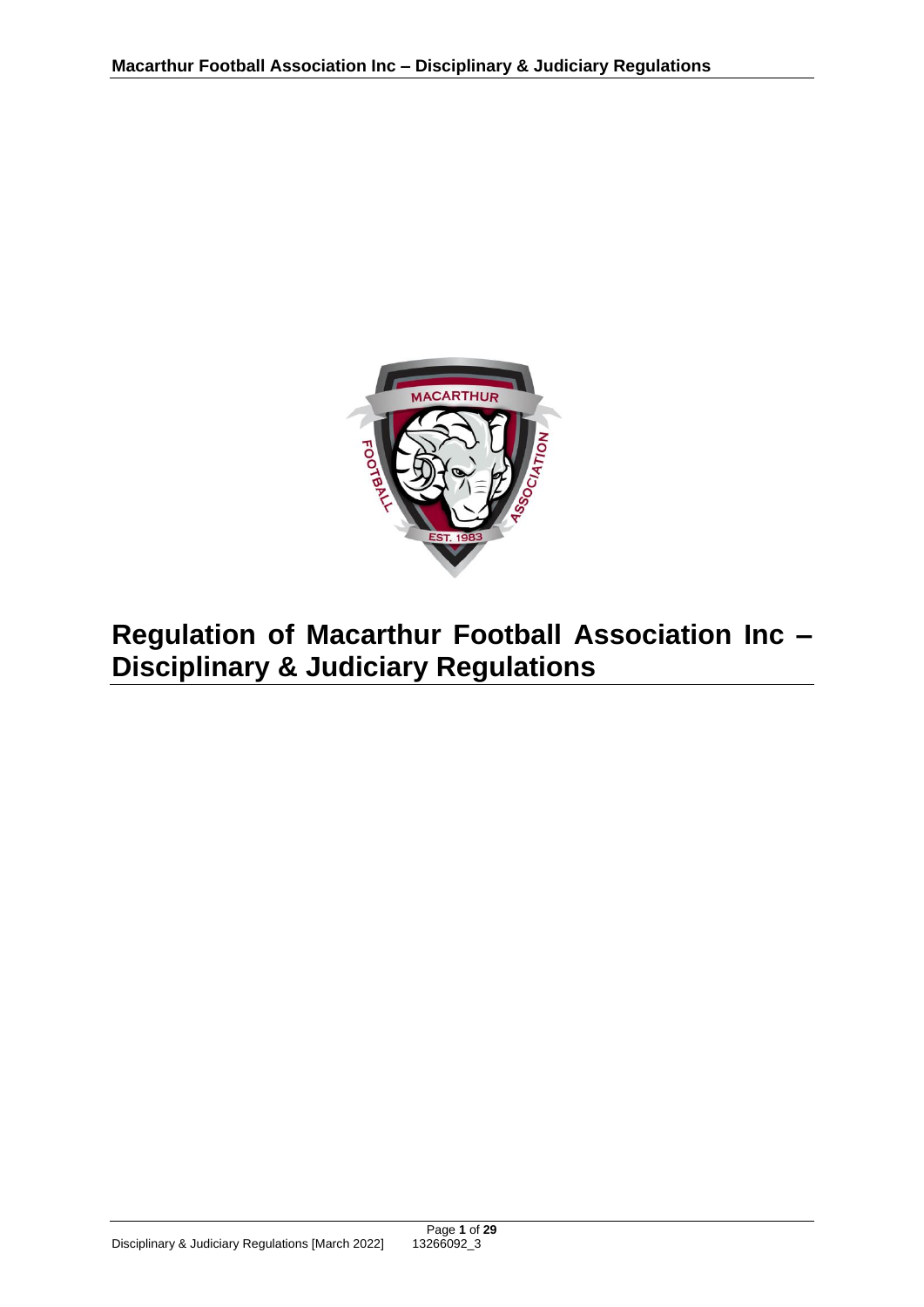## **Table of contents**

| 2.                                                                          |                          |  |  |  |  |  |
|-----------------------------------------------------------------------------|--------------------------|--|--|--|--|--|
| 3.                                                                          |                          |  |  |  |  |  |
|                                                                             | 3.1<br>3.2<br>3.3<br>3.4 |  |  |  |  |  |
|                                                                             |                          |  |  |  |  |  |
| 5.                                                                          |                          |  |  |  |  |  |
|                                                                             |                          |  |  |  |  |  |
|                                                                             | 6.1<br>6.2<br>6.3        |  |  |  |  |  |
|                                                                             |                          |  |  |  |  |  |
|                                                                             | 7.1<br>7.2<br>7.3<br>7.4 |  |  |  |  |  |
|                                                                             |                          |  |  |  |  |  |
| 9.                                                                          |                          |  |  |  |  |  |
|                                                                             | 9.1<br>9.2               |  |  |  |  |  |
|                                                                             |                          |  |  |  |  |  |
|                                                                             |                          |  |  |  |  |  |
| 12. CHALLENGE HEARINGS, MISTAKEN IDENTITY AND APPEALS OF JC DECISIONS<br>15 |                          |  |  |  |  |  |
|                                                                             |                          |  |  |  |  |  |
|                                                                             |                          |  |  |  |  |  |
|                                                                             |                          |  |  |  |  |  |
|                                                                             |                          |  |  |  |  |  |
|                                                                             |                          |  |  |  |  |  |
|                                                                             |                          |  |  |  |  |  |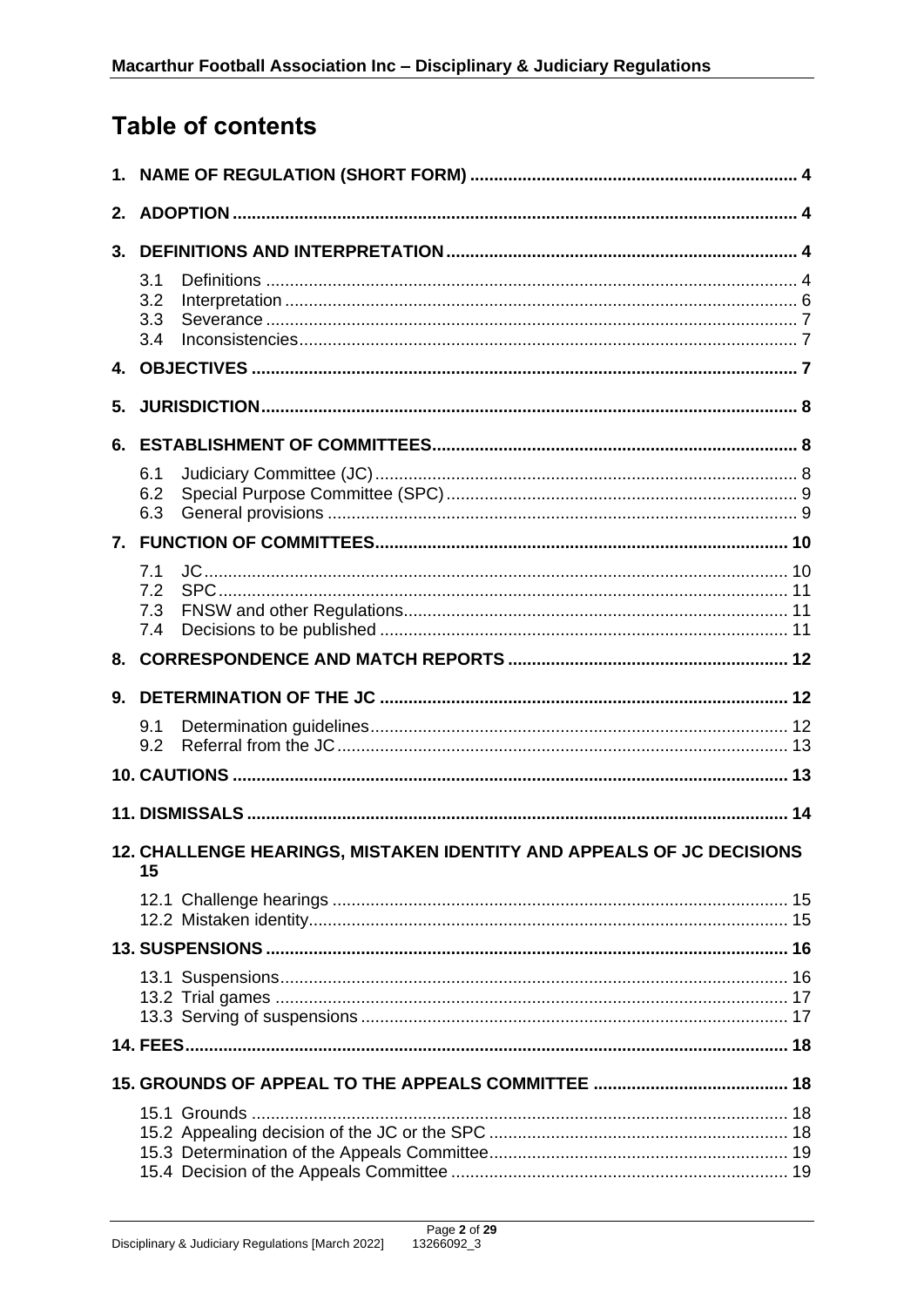## **Macarthur Football Association Inc – Disciplinary & Judiciary Regulations**

| 18.3 Challenge of jurisdiction or of a member of a Relevant Body  24 |  |  |  |  |
|----------------------------------------------------------------------|--|--|--|--|
|                                                                      |  |  |  |  |
| 20. NO PERSONAL LIABILITY IMPOSED ON COMMITTEE MEMBERS 25            |  |  |  |  |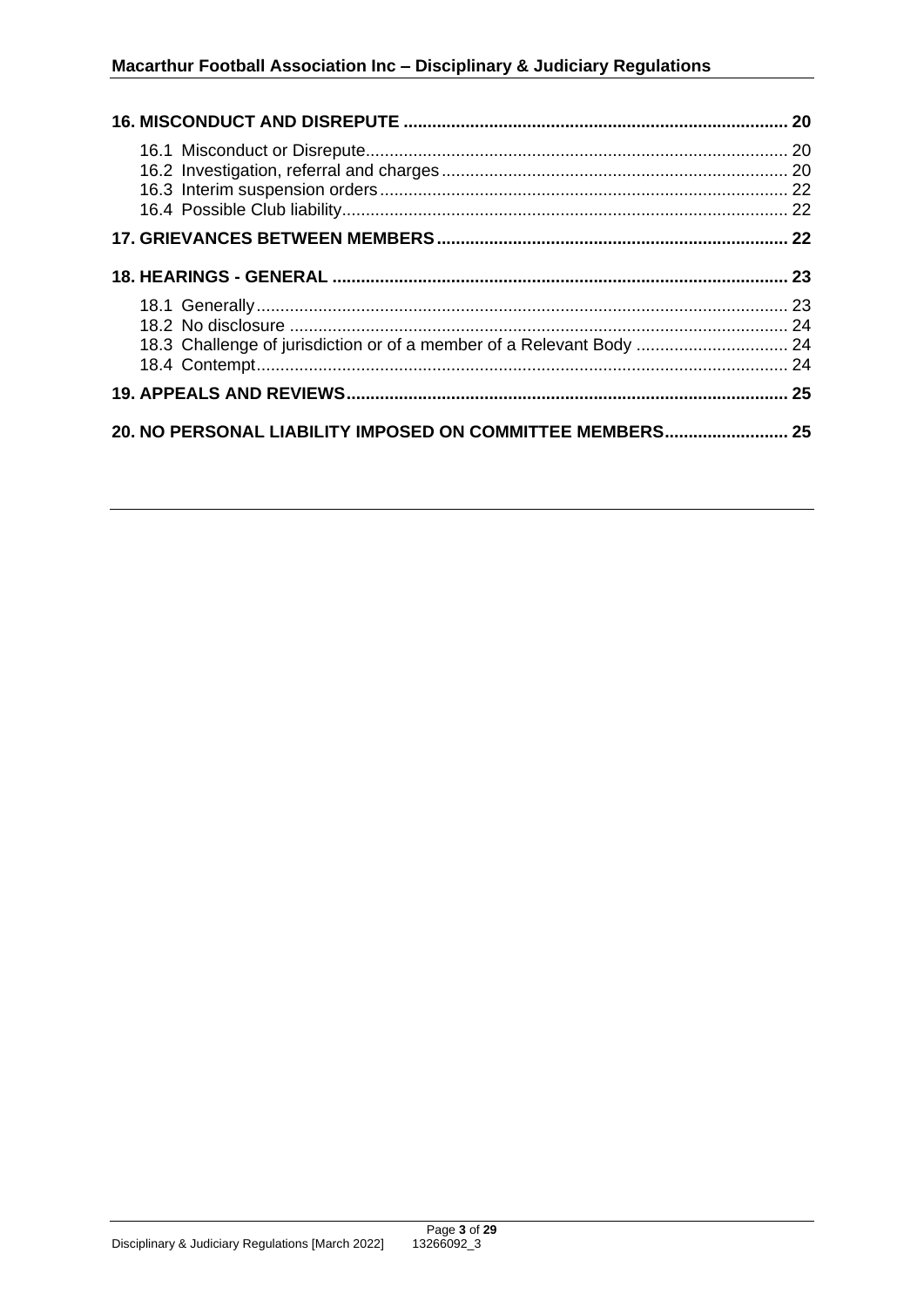## **DISCIPLINARY & JUDICIARY REGULATIONS OF MACARTHUR FOOTBALL ASSOCIATION INC.**

## <span id="page-3-0"></span>**1. NAME OF REGULATION (SHORT FORM)**

This regulation may be cited as the "MFA Disciplinary & Judiciary Regulations".

## <span id="page-3-1"></span>**2. ADOPTION**

This regulation is:

- (a) adopted by the Association under clause 33 of the Constitution; and
- (b) binding on all Participants.

## <span id="page-3-2"></span>**3. DEFINITIONS AND INTERPRETATION**

## <span id="page-3-3"></span>**3.1 Definitions**

In this regulation, defined terms (capitalised words) have the same meaning ascribed to that term in the Constitution unless the contrary intention appears or it is defined below:

**"Appeals Committee"** means the "Appeals Committee" formed under the Competitions Regulations.

**"Association"** means Macarthur Football Association Inc.

**"Board"** means the body consisting of the Directors of the Association.

**"Business Days"** means a day not being a Saturday, Sunday or a declared public holiday in Sydney, NSW.

**"Club"** means a football club which is a Member of the Association.

**"Club Official"** means any person involved with the administration, management or organisation of a Club (whether paid or unpaid), including employees, contractors, directors, representatives and volunteers.

**"Club Secretary"** means the person holding the position of secretary within a Club.

**"CMC"** means the "Competitions Management Committee" established under the Competitions Regulations.

**"Committee"** means the JC or the SPC constituted under this regulation or the Appeals Committee constituted under the Competitions Regulations.

**"Competitions"** means any or all of the football matches or competitions conducted by, or within the jurisdiction of, the Association and may include a championship, premiership or cup component.

**"Competitions Regulations"** means the Competitions Regulations adopted by the **Association**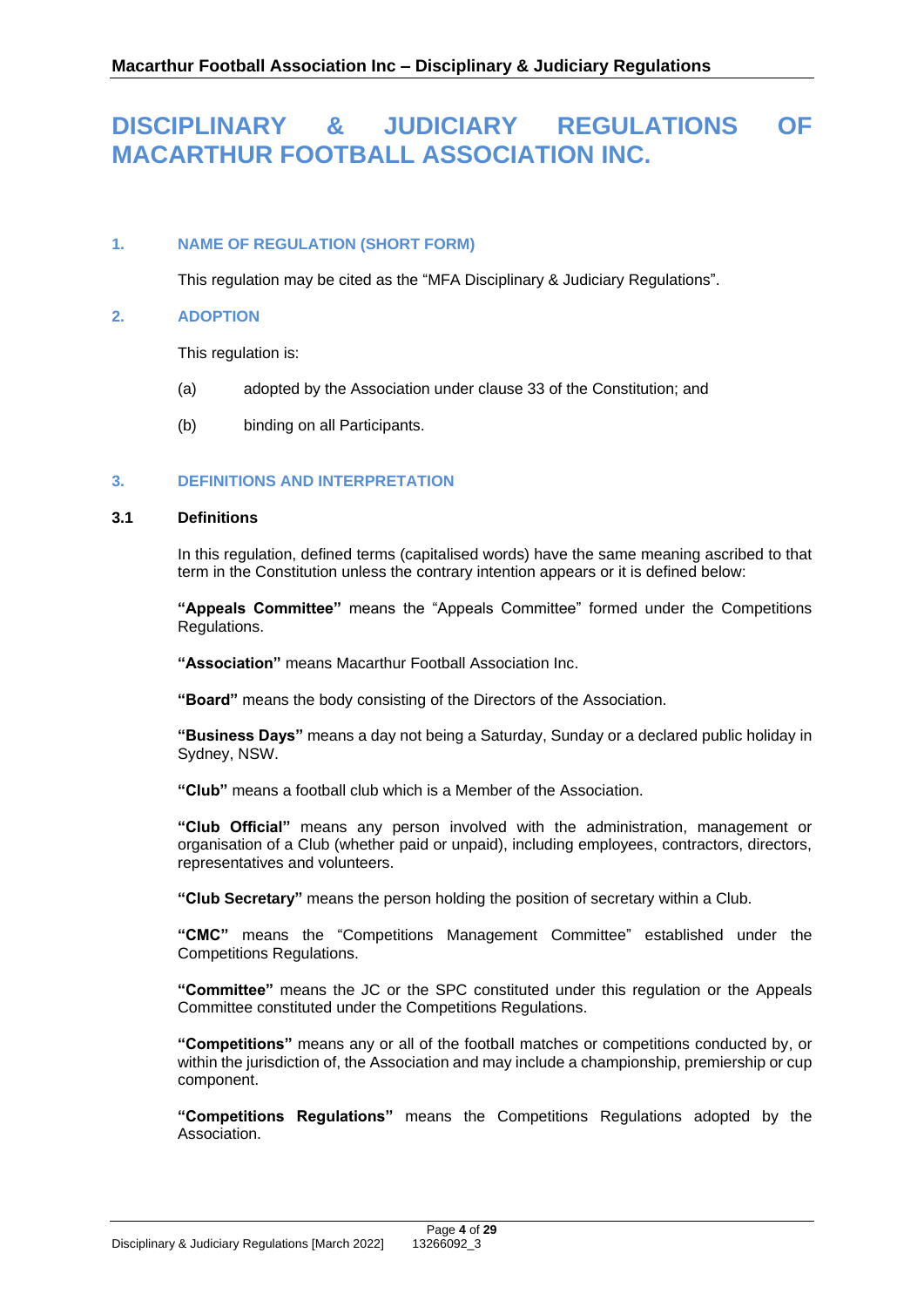**"Competitions Manager"** means the person employed or appointed by the Association as the competitions manager of the Association. If that person is unwilling or unable to act or there is a vacancy, then the General Manager (or such other person designated by the Board) will assume the role of competitions manager.

**"Constitution"** means the Constitution of the Association, as amended from time to time.

**"FA"** means Football Australia Ltd, Australia's football governing body.

**"FA Regulations"** means the Statutes, regulations and policies adopted by FA from time to time, including the National Disciplinary Guidelines.

**"FIFA"** means the Federation Internationale de Football Association, the world's football governing body.

**"FNSW"** means Football NSW Ltd.

**"FNSW Regulations"** means any regulations adopted by FNSW from time to time, including the FNSW Grievance and Disciplinary Regulations 2021 (as amended or replaced from time to time).

**"General Manager"** means the general manager employed or appointed by the Association from time to time (and if he or she is unable or unwilling to act, then such other person as advised by the Board from time to time).

"**JC Chair**" means the chairperson of the JC from time to time.

**"Judiciary Committee** or **JC"** means the Committee established pursuant to clause [6.1.](#page-7-2)

**"Laws of the Game"** means the official laws of the game of football as promulgated by FIFA.

**"Life Member"** means a life member of the Association.

**"Mandatory Match Suspension"** means the automatic suspension from participating in a Match that must be served in accordance with this regulation.

**"Match"** means any match played in an Association competition, cup, premiership or other event or tournament under the Association's control or jurisdiction.

**"Match Official"** means a referee, assistant referee, fourth official, assessor, match commissioner, any person in charge of safety or any other person appointed by FFA, FNSW, the Association, the Referee's Association, or a Club to assume responsibility in connection with a Match.

"**Match Official Report**" means either a Match Official Send-Off Report or a Match Official Incident Report in the form prescribed by the Association and prepared and submitted by Match Officials to the Association.

"**Match Official Incident Report**" means a report in the form prescribed by the Association and prepared and submitted by a Match Official to the Association which sets out any incidents which occurred prior to, during or after a Match.

**"Match Official Send-Off Report"** means a report in the form prescribed by the Association and prepared and submitted by a Match Official to the Association which sets out any red card offences that occurred prior to, during or after a Match.

**"Misconduct or Disrepute"** has the meaning ascribed to that term in clause [16.1.](#page-19-1)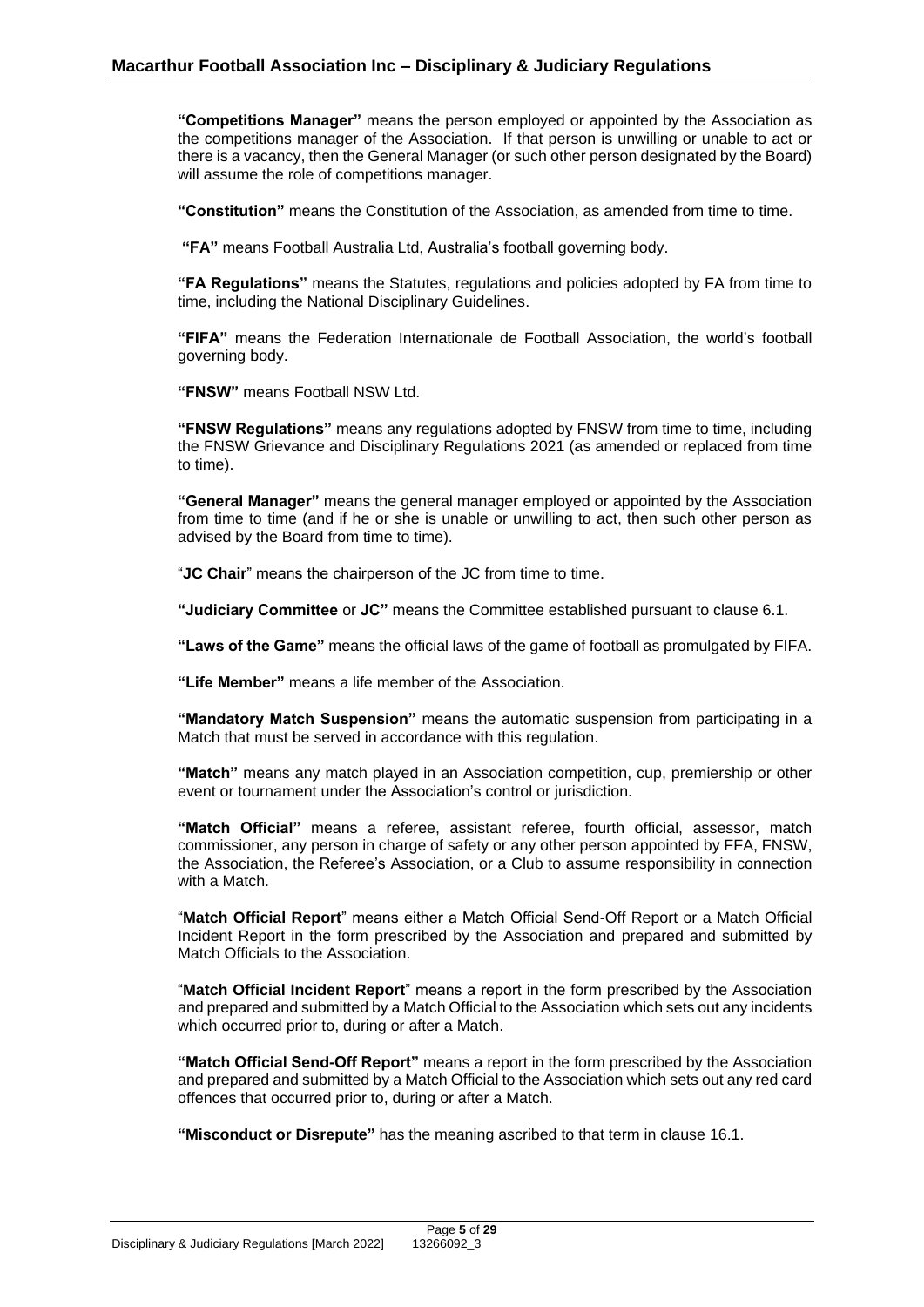**"Member"** means a member for the time being of the Association, including a Club and a Life Member.

**"MFA Office"** means the office of the Association, as supervised and directed by the General Manager.

**"Notice of Suspension"** means a notice submitted by a Relevant Body to a Participant who has breached this regulation and has been issued with a suspension pursuant to this regulation.

"**Official**" means a Club Official, Match Official or Team Official.

"**Participant**" means a Member, Player, Official, Team or Spectator (as the context requires and as the case may be).

"**Player**" means any person who participates in a Match (irrespective of whether he or she is registered with the Association).

"**Referee's Association**" means the association of referees who have jurisdiction over a Competition, and as at the date of this regulation, being the Macarthur District Football Referees Association.

"**Relevant Body**" means the MFA , the Board or any other relevant committee of the Association (including those referred to in this regulation).

"**SPC Chair**" means the chairperson of the SPC from time to time.

"**Special Purpose Committee** or **SPC**" means the Committee established pursuant to clause [6.2.](#page-8-0)

"**Spectator**" means a person who attends to view a Match.

"**Table of Offences**" means the table of offences set out in **Schedule 1**. If an offence is not set out in **Schedule 1**, then as contained in Schedule 3 (*Table of offences*) of the Football NSW Grievance and Disciplinary Regulations 2021, as amended from time to time.

"**Team**" means any team registered with the Association (including any team admitted by the Association to participate in a Competition or any team registered with a Club).

"**Team Official**" means any person involved with the management, preparation or participation of a Team (whether paid or unpaid), including the coaches, managers, other support staff or any other person acting for or on behalf of a Club.

## <span id="page-5-0"></span>**3.2 Interpretation**

In this regulation:

- (a) a reference to a function includes a reference to a power, authority and duty;
- (b) a reference to the exercise of a function includes, where the function is a power, authority or duty, a reference to the exercise of the power or authority of the performance of the duty;
- (c) words importing the singular include the plural and vice versa;
- (d) words importing any gender include the other genders;
- (e) the words "include", "including", "for example" or "such as" are not used as, nor are they to be interpreted as, words of limitation, and, when introducing an example, do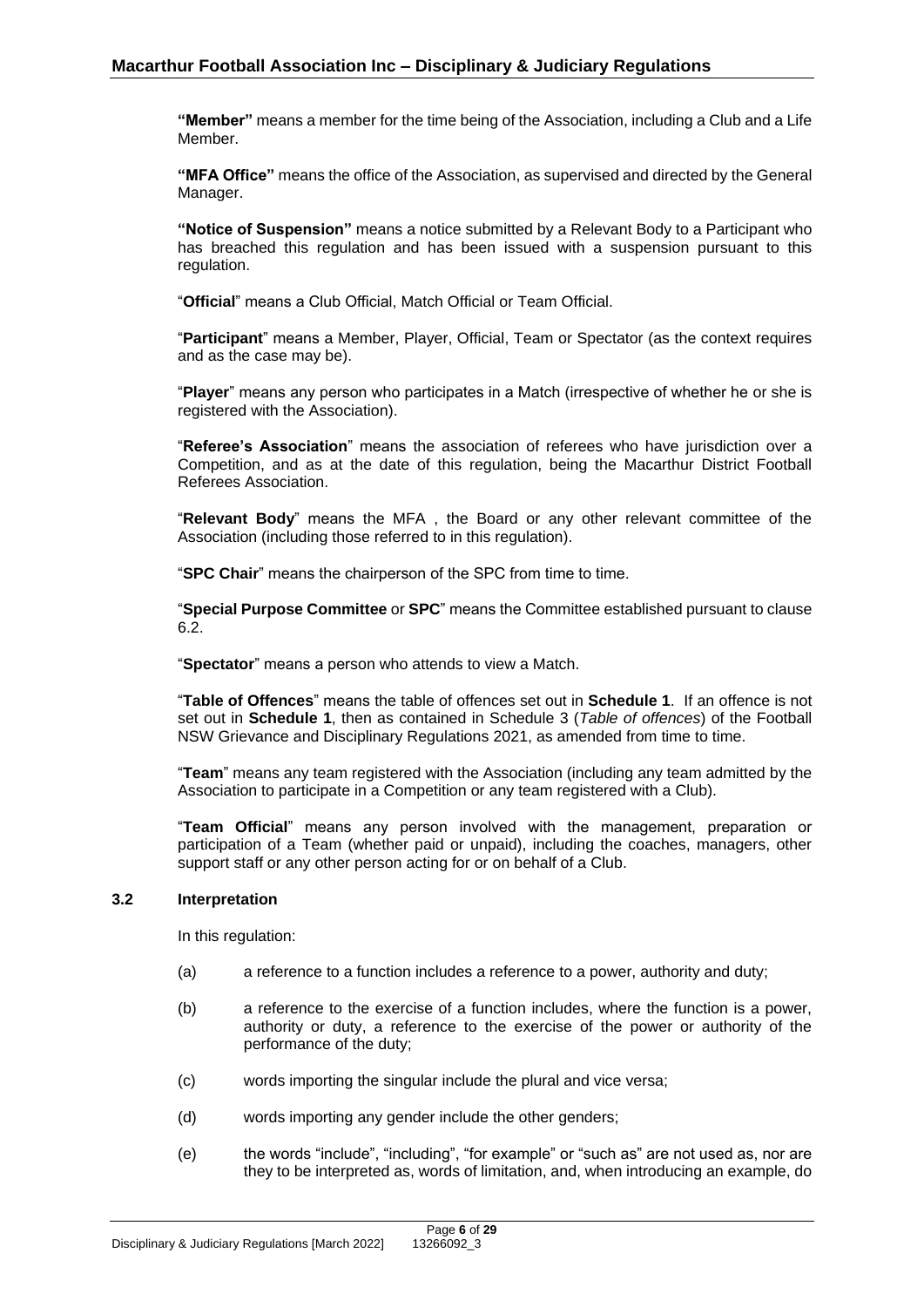not limit the meaning of the words to which the example relates to that example or examples of a similar kind;

- (f) references to persons include corporations and bodies politic;
- (g) references to a person include the legal personal representatives, successors and permitted assigns of that person;
- (h) headings (including those in brackets at the beginning of paragraphs) are for convenience only and do not affect the interpretation of this Constitution;
- (i) a reference to a statute, ordinance, code or other law includes regulations and other statutory instruments under it and consolidations, amendments, re-enactments or replacements of any of them (whether of the same or any legislative authority having jurisdiction); and
- (j) a reference to "writing" will, be construed as including references to printing, lithography, photography and other modes of representing or reproducing words in a visible form, including messages sent by electronic mail; and
- (k) a reference to a document is a reference to the same an amended or replaced from time to time.

Any question or issue relating to the interpretation of this regulation will be decided by the Board (and whose decision will be final and binding).

## <span id="page-6-0"></span>**3.3 Severance**

If any provision of this regulation or any phrase contained in it is invalid or unenforceable, the phrase or provision is to be read down if possible, so as to be valid and enforceable, and otherwise will be severed to the extent of the invalidity or unenforceability, without affecting the remaining provisions of this regulation.

### <span id="page-6-1"></span>**3.4 Inconsistencies**

If any provision of this regulation is inconsistent with the Constitution or any other regulation of the Association, then the document as directed by the Board will prevail to the extent of any such inconsistency.

## <span id="page-6-2"></span>**4. OBJECTIVES**

The objectives of this regulation are:

- (a) to ensure that the game of football is played in accordance with the Laws of the Game, the Constitution, this regulation and any other regulations of the Association;
- (b) to ensure that the game of football is played competitively and fairly in accordance with the principles of true sportsmanship:
- (c) to provide an independent, fair and effective system that sets out procedures for the administration and determination of all grievances, incidents, disciplinary, dispute and conduct matters involving Participants; and
- (d) to ensure consistency and transparency in all aspects of handling grievances, incidents, disciplinary, dispute and conduct matters involving Participants under this regulation.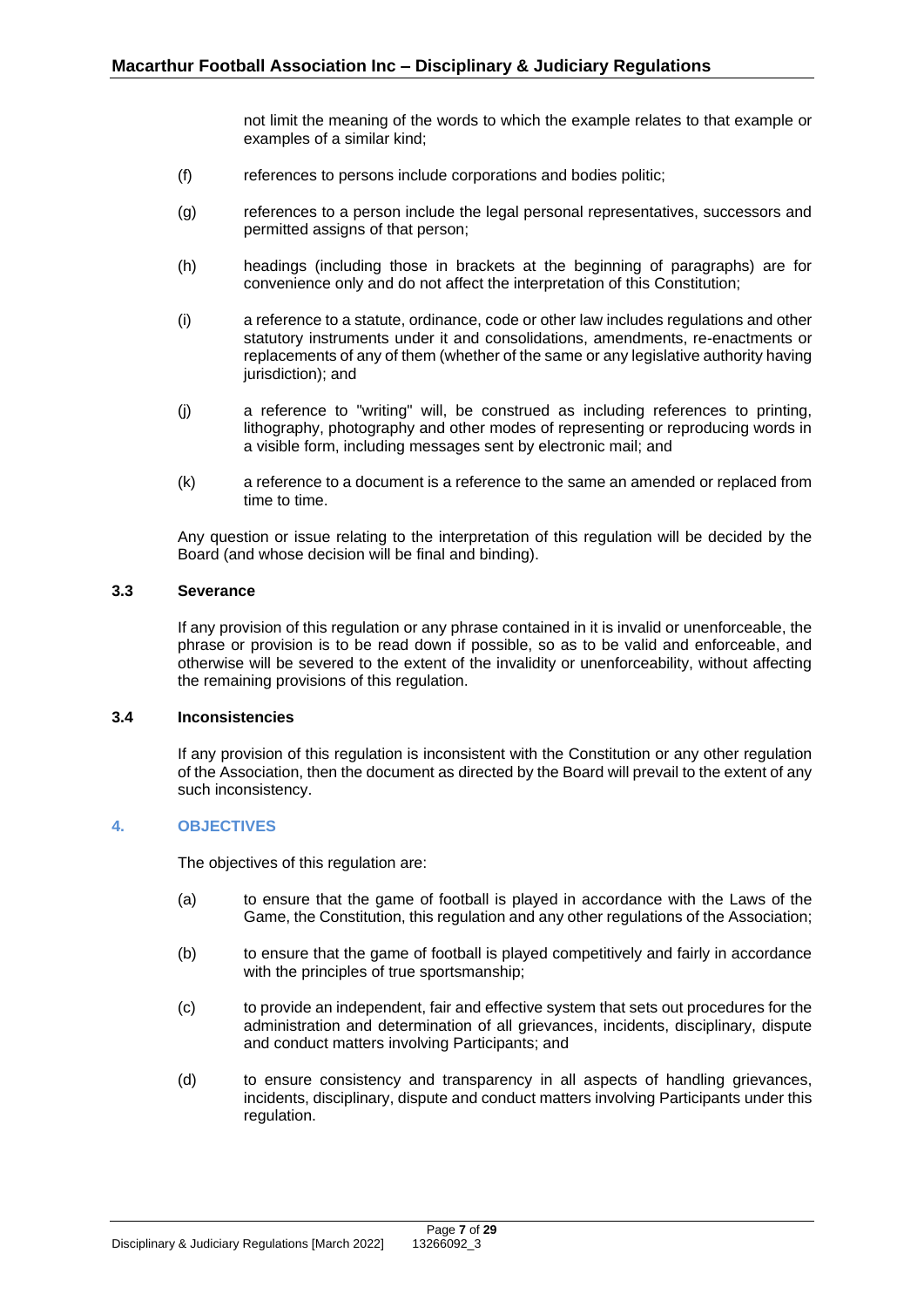## <span id="page-7-0"></span>**5. JURISDICTION**

- (a) This regulation shall apply to facilitate the expeditious and fair resolution of:
	- grievances, incidents, disciplinary, dispute and conduct matters in relation  $(i)$ to the Competitions;
	- $(ii)$ grievances between Members; and
	- appeals from a determination of a Relevant Body.  $(iii)$
- (b) Each Participant submits exclusively to the jurisdiction, processes and procedures set out in this regulation and agrees that once it has exhausted the procedures set out in this regulation, it will not attempt to resolve any grievances, incidents, disciplinary, dispute and conduct matters by recourse to a court of law, or any other governmental or regulatory authority or body.

### <span id="page-7-1"></span>**6. ESTABLISHMENT OF COMMITTEES**

### <span id="page-7-2"></span>**6.1 Judiciary Committee (JC)**

- (a) For any hearing under this regulation, the Judiciary Committee hearing the relevant matter shall consist of four (4) members, including the JC Chair.
- (b) The chairperson of the JC (**JC Chair**):
	- will be appointed by the Board for a period of twelve (12) months (or such  $(i)$ shorter period of time as determined by the Board);
	- $(ii)$ may be removed and replaced by the Board at any time; and
	- $(iii)$ cannot be:
		- (A) a member of the Board, the CMC, the Appeals Committee or the SPC; or
		- (B) a paid employee of the Association or any Club.
- (c) The other members of the JC shall be selected by the JC Chair from a panel of suitable persons as nominated to, and approved by, the Board from time to time.
- (d) The JC Chair must appoint two (2) members of the JC to preside over a JC hearing (**JC Hearing Panel**) and which shall constitute a quorum for a JC hearing. If the JC Chair believes a matter requires special expertise, then the JC Chair may allow that expert to be present during a hearing to provide guidance to the JC.
- (e) Each member of the JC Hearing Panel will be entitled to one (1) vote. All decisions of the JC will be passed by a majority vote of the members comprising the JC Hearing Panel and who are entitled to vote. In the event of a deadlock, the JC Chair will have a casting vote.
- (f) If the JC Chair is unable to officiate as JC Chair at a hearing, the JC Chair will nominate any member of the JC panel to officiate in their place.
- (g) A member of the JC (excluding the JC Chair) is also eligible to be a member of SPC. In the event that a member of the JC who is also a member of the SPC is involved in an SPC hearing, then, where possible, they should not be on JC Hearing Panel.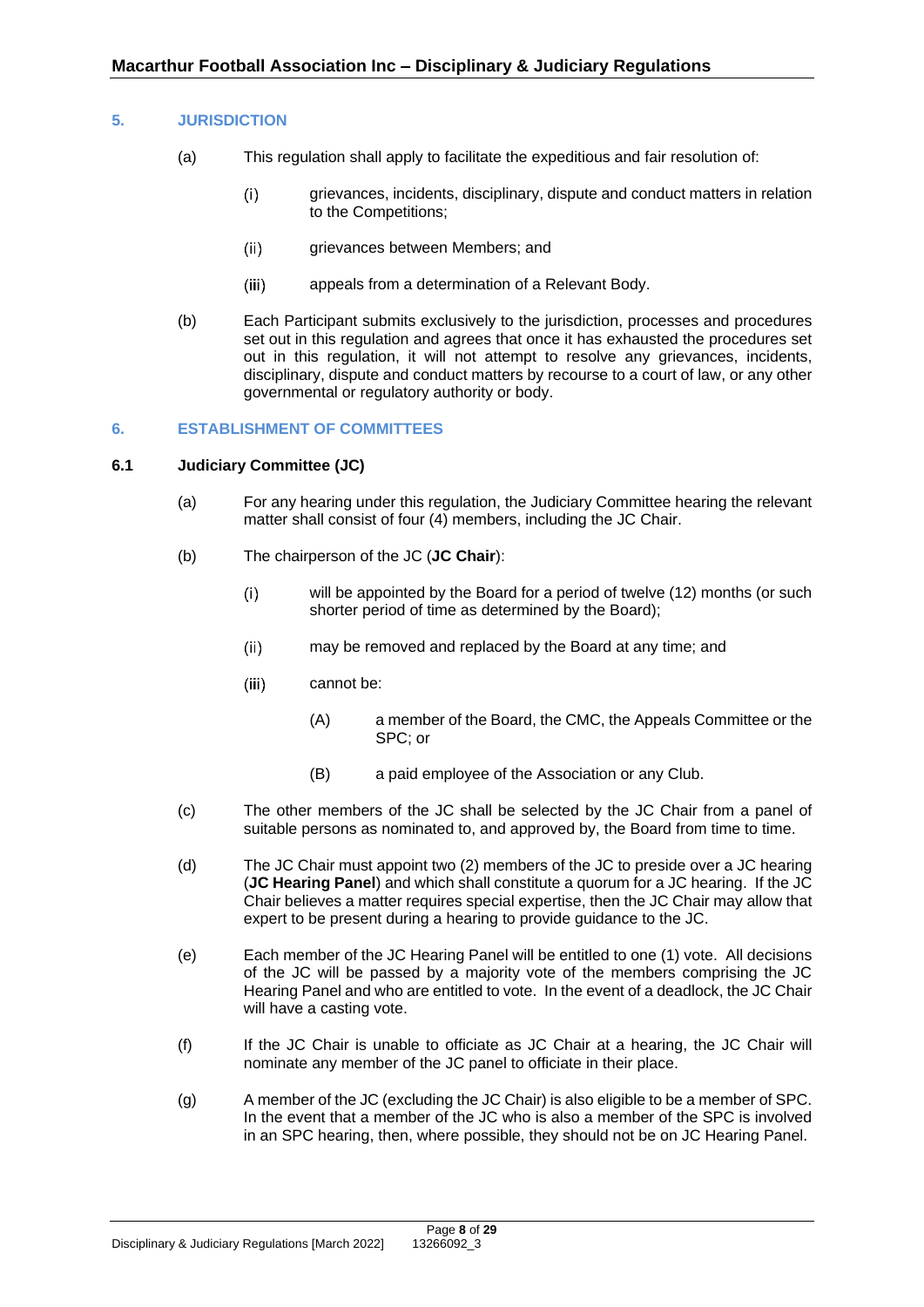## <span id="page-8-0"></span>**6.2 Special Purpose Committee (SPC)**

- (a) The SPC shall consist of:
	- the chairperson of the SPC (**SPC Chair**); and  $(i)$
	- $(ii)$ six (6) other members,

who:

- will be appointed by the Board for a period of twelve (12) months (or such  $(iii)$ shorter period of time as determined by the Board);
- $(iv)$ may be removed and replaced by the Board at any time; and
- $(v)$ cannot be:
	- (A) a member of the Board, the CMC or the Appeals Committee. However the SPC Chair cannot be a member of the JC; or
	- (B) a paid employee of the Association or any Club.
- (b) For any hearing under this regulation, the SPC hearing the relevant matter shall consist of three (3) appointed SPC members, including the SPC Chair.
- (c) The SPC Chair must appoint two (2) appointed SPC members to preside over a SPC hearing (**SPC Hearing Panel**) and which shall constitute a quorum for a SPC hearing. If the SPC Chair believes a matter requires special expertise, then the SPC Chair may allow that expert to be present during a hearing to provide guidance to the SPC.
- (d) Each member of the SPC Hearing Panel will be entitled to one (1) vote, and which includes the SPC Chair. All decisions of the SPC will be passed by a majority vote of the members comprising the SPC Hearing Panel. In the event of a deadlock, the SPC Chair will have a casting vote.
- (e) If the SPC Chair is unable to officiate as SPC Chair at a hearing, the SPC Chair will nominate another member of the SPC to officiate in their place.

## <span id="page-8-1"></span>**6.3 General provisions**

- (a) A resolution in writing, signed or assented to by any electronic means by the members of a Committee will be as valid and effectual as if it had been passed at a meeting of a Committee duly convened and held. Any such resolution may consist of several documents in like form each signed or authorised by one (1) or more of the members.
- (b) A Committee may regulate its meetings as it thinks fit.
- (c) A member of a Committee may resign at any time by providing notice in writing to the Association. The Board may fill that casual vacancy at any time after receiving notice of such resignation.
- (d) All acts done by any meeting of a Committee will, even if it is subsequently discovered that there was some defect in the appointment of a member or any other procedural irregularity, be valid as if every such person had been duly appointed and was qualified to be a Committee member and there was no such procedural irregularity.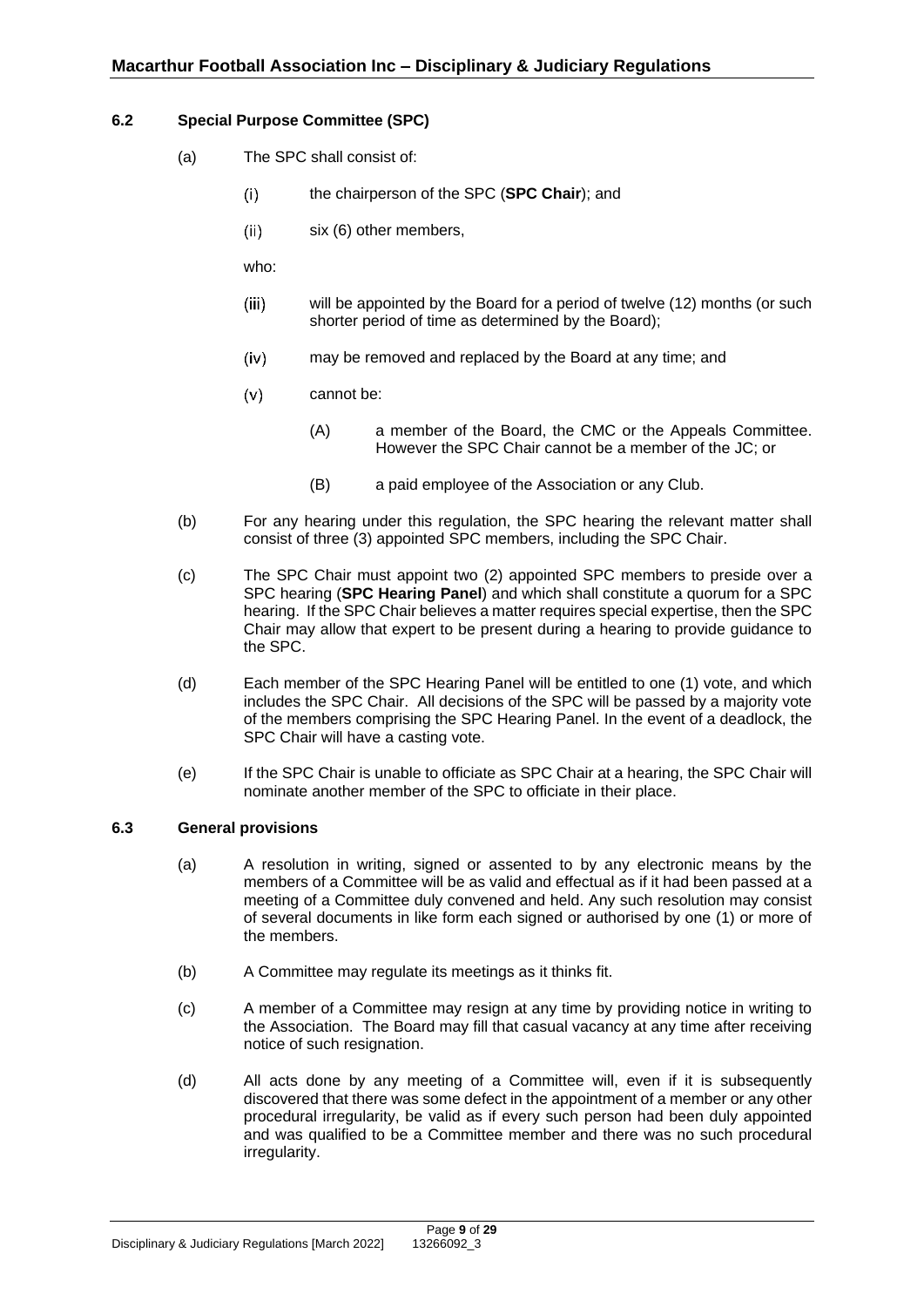- (e) The Association shall send notice of all appointments of each Committee to the Members as soon as practicable after such appointments are made in accordance with this regulation.
- (f) Each member of a Committee:
	- $(i)$ should exercise independent judgment; and
	- $(ii)$ should have the requisite knowledge and/or experience of football, FA, FNSW and the Association's rules and regulations which are appropriate for membership of the relevant Committee.
- (g) The Board may remove and/or replace a member of:
	- $(i)$ the JC (including the JC Chair);
	- $(ii)$ the SPC (including the chairperson of the SPC); or
	- $(iii)$ any member of the Appeals Committee that has not been elected by the Members at an Annual General Meeting,

at any time in its absolute discretion.

## <span id="page-9-0"></span>**7. FUNCTION OF COMMITTEES**

- <span id="page-9-1"></span>**7.1 JC**
	- (a) The JC shall:
		- have jurisdiction over offences arising from the Competitions where  $(i)$ Participants have received, or ought to have received cautions or dismissals; and
		- $(ii)$ conduct hearings with the authority to:
			- (A) issue suspensions in accordance with this regulation; and/or
			- (B) rectify a disciplinary decision made by a Match Official.
	- (b) If requested by the JC Chair, a representative of the Referee's Association should be present at any JC hearing to provide advice regarding technicalities particular to the Laws of the Game, a Match Official's conduct or the reporting process.
	- (c) Should a representative of the Referee's Association not be in attendance (if requested to do so), the JC hearing shall still go ahead. The absence of a representative from the Referee's Association at a hearing shall not be considered grounds for appeal.
	- (d) The JC Chair or his or her nominee, at his or her discretion, may contact members of the Referee's Association or recording panels or any other person by telephone or any other means (including personally or electronically) to attain further information/clarification in connection with a JC Hearing or a determination of the JC.
	- (e) Subject to clause [12.2](#page-14-2) (*Mistaken identity*), the JC cannot expunge a Red Card or a Mandatory Match Suspension.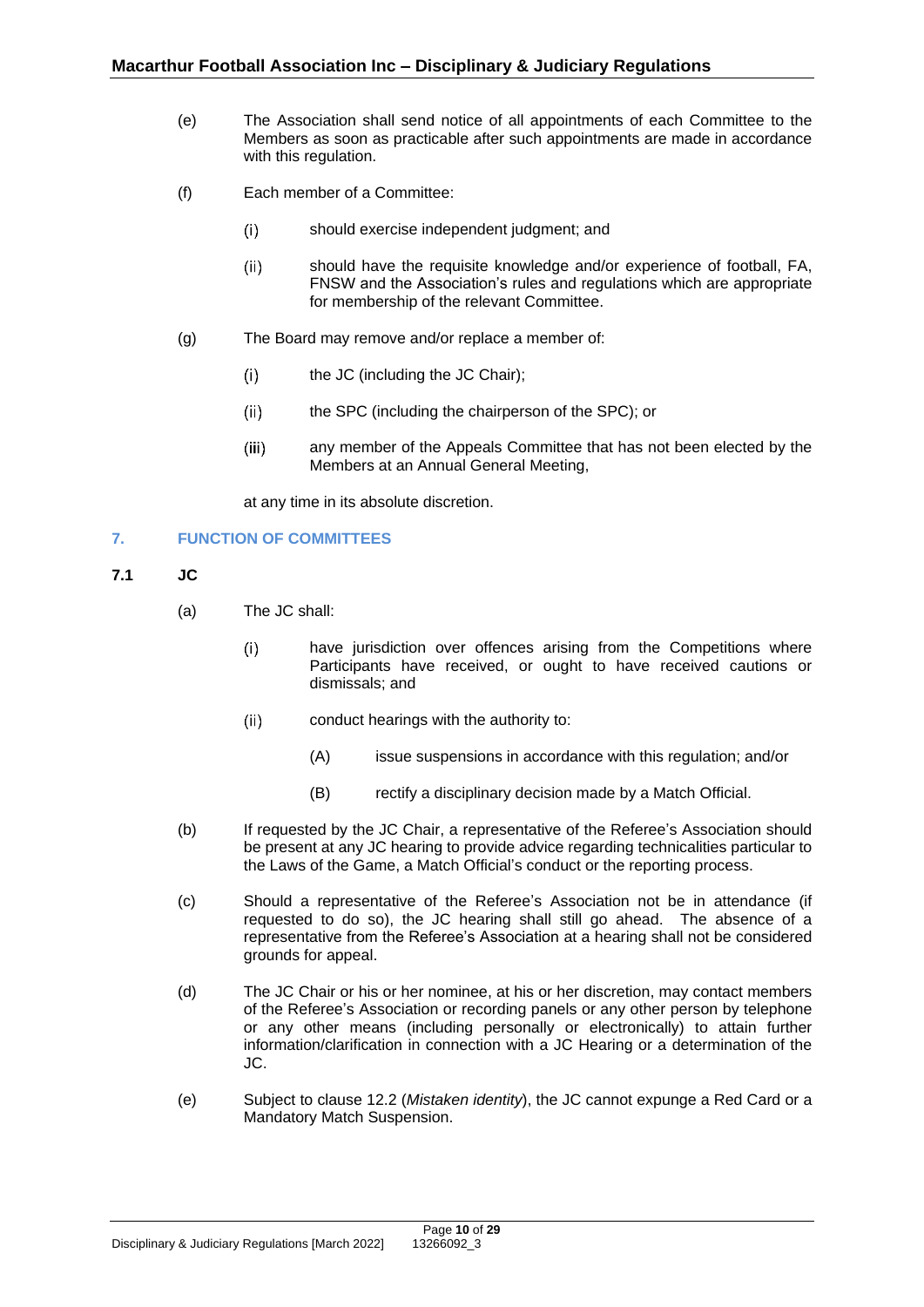## <span id="page-10-0"></span>**7.2 SPC**

- (a) The SPC is responsible for hearing and determining:
	- charges of Misconduct and Disrepute;  $(i)$
	- grievances between Members referred to it under clause [17\(c\);](#page-22-2)  $(ii)$
	- $(iii)$ any other matter the MFA Office considers important to the interests of football in the Macarthur region;
	- any other matter referred to it by the JC, the MFA Office or the Board; and  $(iv)$
	- $(v)$ sanctions on a Club for the misconduct of a team, including when:
		- (A) one or more Participants make threats or show force against a Match Official or any other person; or
		- (B) Participants engage in violent conduct or any other conduct which constitutes Misconduct and Disrepute.
- (b) Without limiting the rights and powers of the Board, the Participants shall be disciplined by the SPC if any Participant fails to comply with the provisions of this regulation as determined by the SPC.
- <span id="page-10-3"></span>(c) The SPC shall have the following powers with respect to disciplining a Participant:
	- $(i)$ order the payment of a fine or a penalty;
	- order the doing or not doing or the return of anything;  $(ii)$
	- expel, suspend, reprimand, or disqualify any Participant from any part, or  $(iii)$ all, football activity for such time as it deems fit;
	- deduct points from any team in a Competition;  $(iv)$
	- $(v)$ make a declaration or order specific performance; and/or
	- $(vi)$ order any other sanction, penalty or action as the SPC may determine (including, any form of disciplinary action or sanction referred to in the FNSW Regulations in addition to those referred to in clause [7.3](#page-10-1) and the FA Regulations).

### <span id="page-10-1"></span>**7.3 FNSW and other Regulations**

A Committee (including the Appeals Committee and the Association) may (but is not obliged to) have regard to the FNSW Grievance and Disciplinary Regulations 2021 (as amended from time to time) including Schedule 3 (*Table of Offences*) of those Regulations (as amended from time to time) and/or the FA Regulations when considering a sanction, any form of disciplinary action or other penalty to be imposed under this regulation to the extent that such a sanction, disciplinary action or penalty is not expressly stated in this regulation.

## <span id="page-10-2"></span>**7.4 Decisions to be published**

Decisions of the JC, the SPC and the Appeals Committee will be published on the Association's website however personal information of the relevant Participants (for example, names of individuals) will be redacted and where possible replaced with their FA number.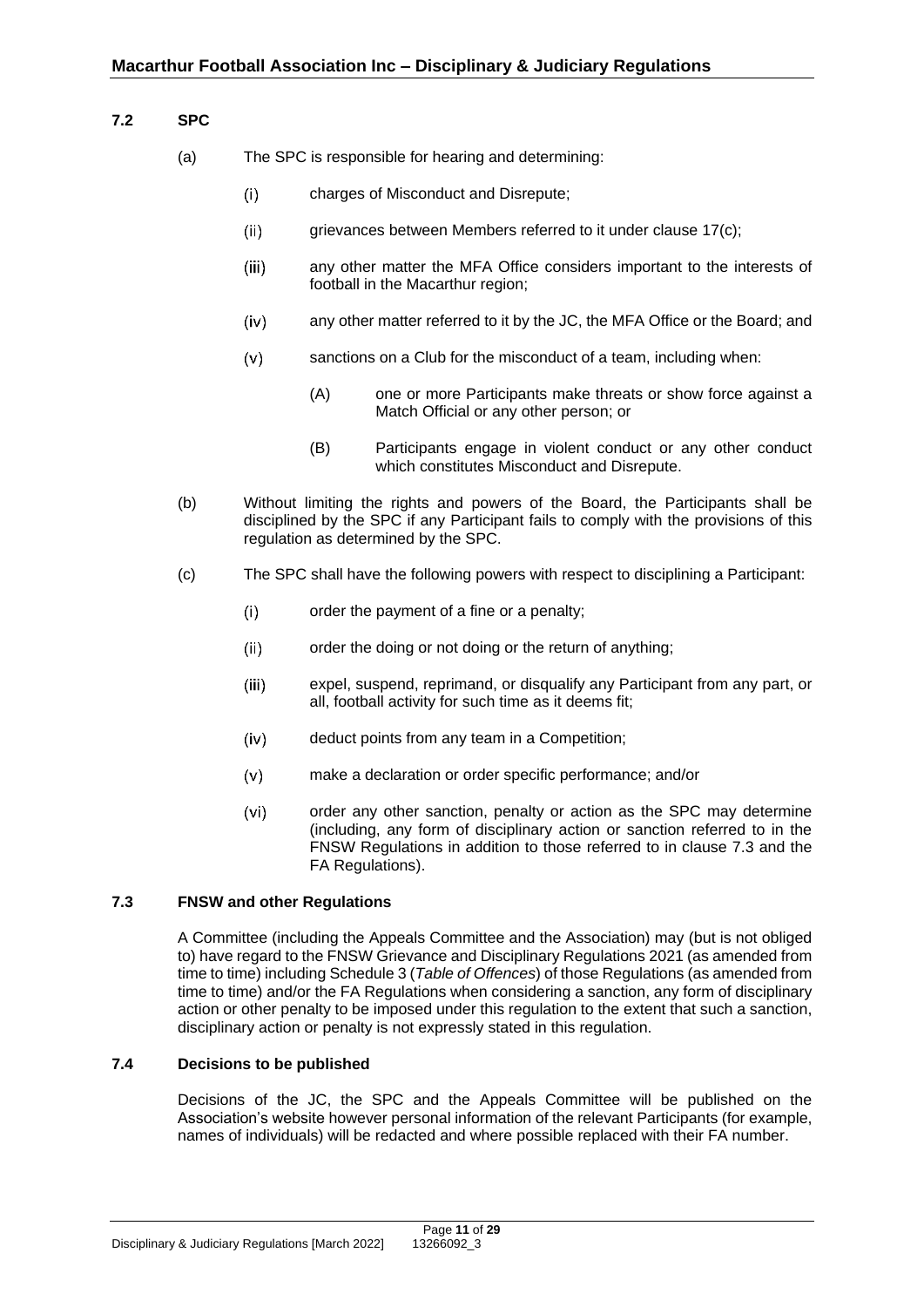## <span id="page-11-0"></span>**8. CORRESPONDENCE AND MATCH REPORTS**

- (a) Unless where expressly stated otherwise, all correspondence in relation to any matter under this regulation must be made electronically and directed to admin@macarthurfootball.com.au (or such other address as instructed by the MFA Office from time to time).
- (b) All prescribed forms will be provided by the MFA Office from time to time and, where decided by the MFA Office, uploaded to the website of the Association.
- (c) In order to ensure that the Association provides an efficient and transparent service to Members under this regulation, a Match Official must send to the MFA Office the Match Official Reports no later than 5pm Tuesday following a Match, setting out the following:
	- Any red card offences issued during the Match including the categorisation  $(i)$ of offences set out in a Match Official Send-Off Report.
	- $(ii)$ Any serious incidents which took place set out in a Match Official Incident Report.
	- Red card offences not sanctioned with a dismissal during the Match should  $(iii)$ be detailed in a Match Official Incident Report.
- (d) All Match Official Reports must be sent to [judiciary@macarthurfootball.com.au](mailto:judiciary@macarthurfootball.com.au) (or such other address as instructed by the MFA Office from time to time).
- (e) Incidents concerning spectator behaviour, or any other person(s) not cautionable by the Match Officials should be reported in a Match Official Incident Report.
- (f) For the avoidance of doubt, facts contained in Match Official Reports are presumed to be true and accurate (unless proven to the contrary).
- (g) Any Committee or the MFA Office may require a Club to submit the details of any Participant (including full name and FA ID number) referred to but not identified in the Match Official Report, to the extent that the Club is reasonably able to do so.

### <span id="page-11-1"></span>**9. DETERMINATION OF THE JC**

### <span id="page-11-2"></span>**9.1 Determination guidelines**

- (a) The JC must consider offences based on reports submitted by the Match Officials, and any other relevant sources.
- (b) If an offence is proven to the satisfaction of the JC, the JC must apply sanctions as outlined within the Table of Offences.
- (c) The Table of Offences may be amended and ratified by the Board annually.
- (d) The JC may, when making a determination, take into consideration:
	- $(i)$ a Participant's disciplinary history (to be supplied by the MFA Office) when determining a suspension. For the avoidance of doubt, a Participant's disciplinary history is that as held by FFA, FNSW, the Association or another member federation of FFA or a Club;
	- the severity of the offence and any extenuating circumstances; and/or  $(ii)$
	- $(iii)$ any other relevant matter.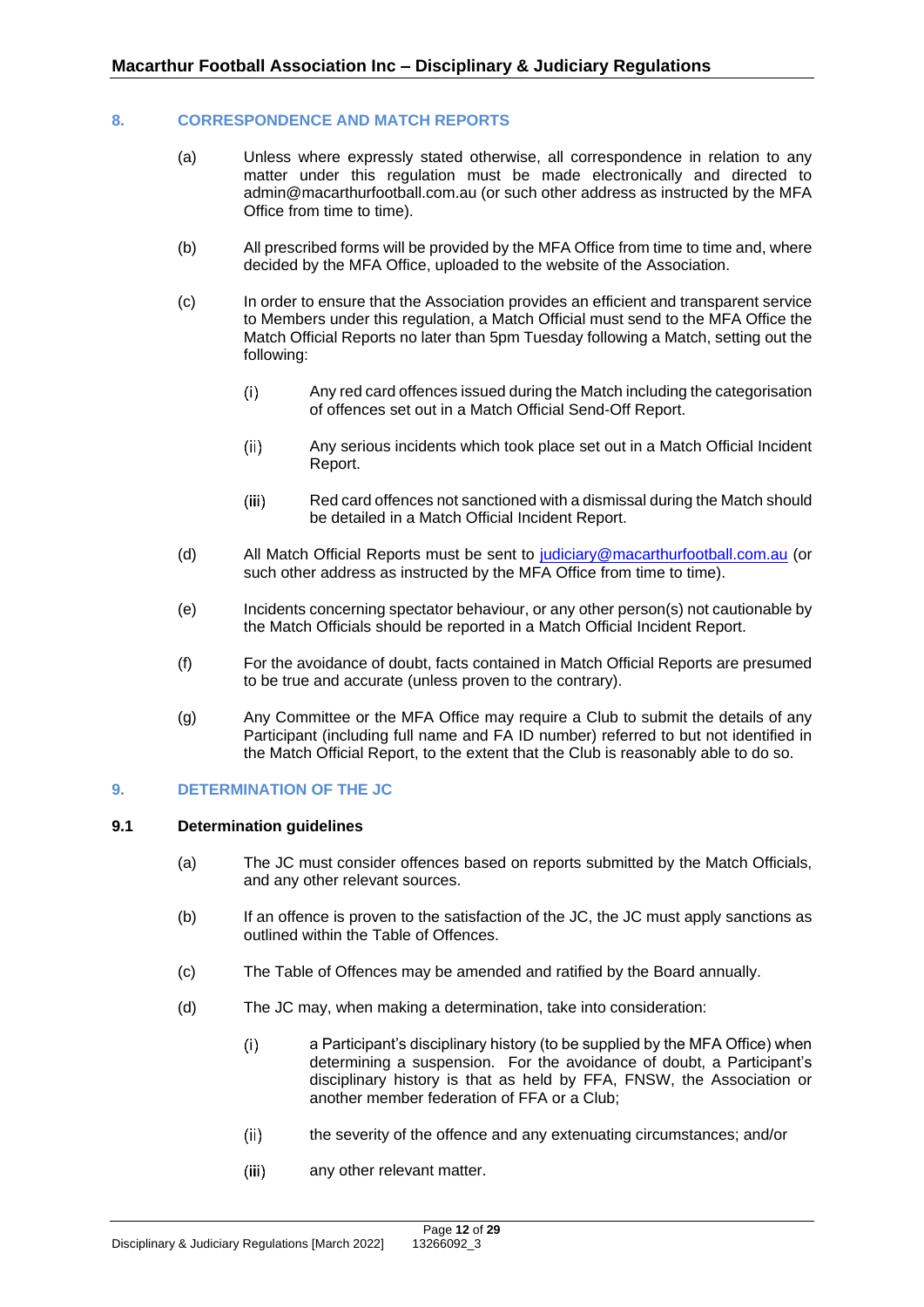- (e) The JC must not, when making a determination, take into consideration:
	- $(i)$ the significance or importance to the Participant or their Club of the Match in which the offence was committed;
	- the significance or importance of any Match, fixture or tournament in which  $(ii)$ the Participant will be ineligible to participate because of the imposition of a suspension;
	- $(iii)$ the point in the Match at which the offence was committed; and/or
	- $(iv)$ any other disciplinary decision taken or failure to take a disciplinary decision by a Match Official during the Match.
- (f) The JC must set out any suspension in a Notice of Suspension which shall be issued by the JC Chair (or any other member of the JC, as nominated by the JC Chair from time to time) to the Participant's nominated Club Officials and the Participant by email as soon as is practicable after the JC's determination is made.
- (g) The JC must determine suspensions based on the material referred to in clause [9.1\(d\)](#page-11-2) and by applying the range contained within the Table of Offences.
- (h) The JC must not impose suspensions below the applicable minimum suspensions set out in the Table of Offences.

## <span id="page-12-0"></span>**9.2 Referral from the JC**

The JC Chair may, in his or her absolute discretion, refer any matter to the SPC and notify the MFA Office of that referral.

## <span id="page-12-1"></span>**10. CAUTIONS**

- (a) An official booking (or caution) is administered by the Match Official recording a Participant's name, number (if applicable), the offence committed and any other information on the relevant Match card.
- (b) A yellow card is issued by a Match Official to a Participant due to offences outlined in the Table of Offences and as specified in Law 12 of the FIFA Laws of the Game. A Match Official may issue a verbal caution the absence of a yellow card.
- <span id="page-12-2"></span>(c) Any Participant who receives:
	- five (5) official cautions in separate Matches in any one season, the  $(i)$ Participant must serve a mandatory one (1) Match suspension;
	- $(ii)$ a further three (3) official cautions in any one season, making a total of eight (8), then the Participant must then be suspended for a further two (2) mandatory Matches; and
	- $(iii)$ one (1) further official caution in any one season, making a total of nine (9) or more, then the Participant must then appear before the JC following receipt of each such caution. The Participant is ineligible to participate in a Match (in any capacity) until they have appeared before the JC and have served the sanction imposed by the JC.
- <span id="page-12-3"></span>(d) There shall be no appeal against suspensions incurred from receiving five (5), eight (8) or more official cautions.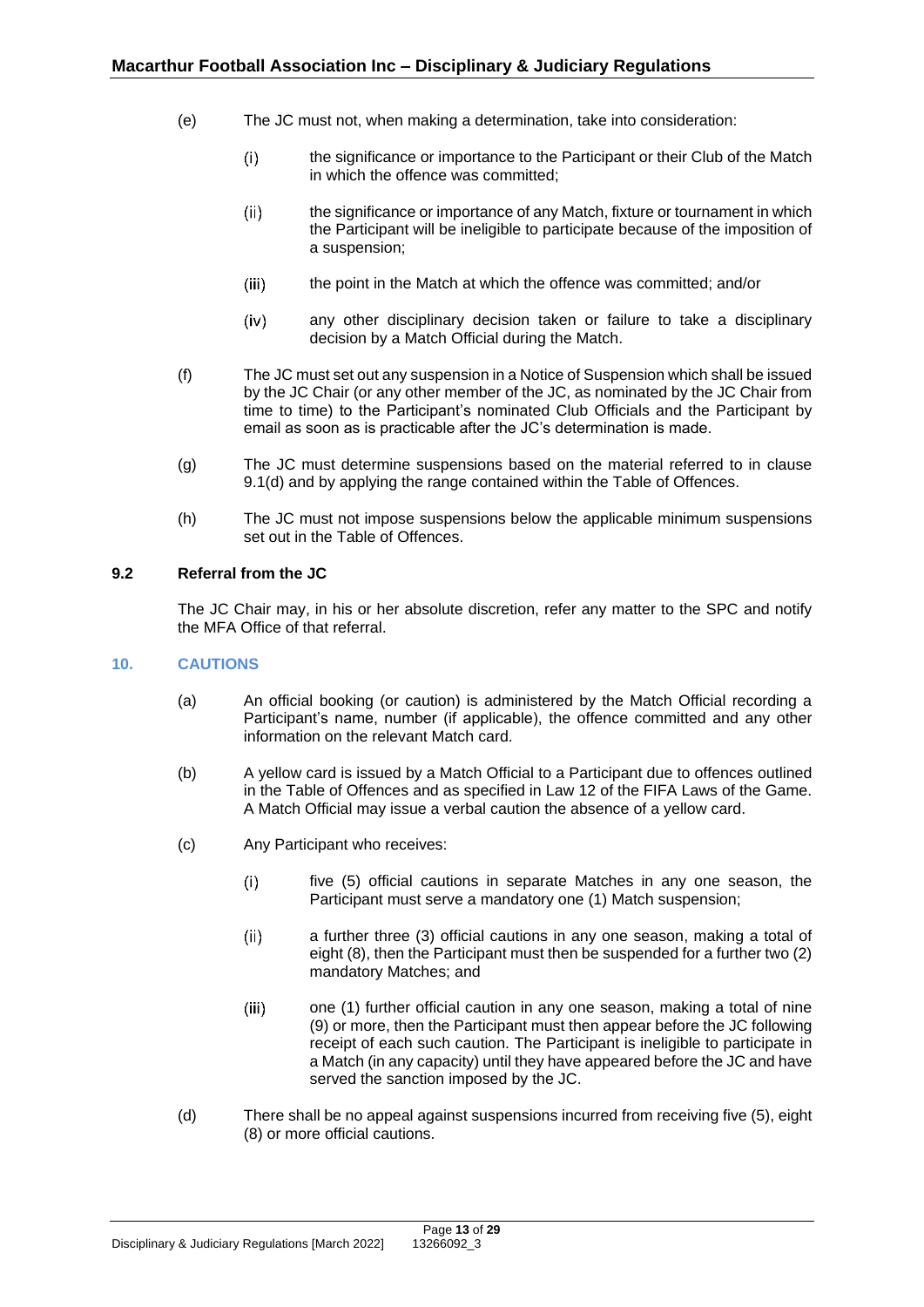- (e) Suspensions incurred from clause [10\(c\)\(i\),](#page-12-1) [\(c\)\(ii\)](#page-12-2) or [\(c\)\(iii\)](#page-12-3) will commence at the completion of the Match in which respectively the fifth (5), eighth (8) or more official caution was given.
- (f) Any two (2) official cautions received by a Participant in any one (1) Match causing that Participant to be sent off shall not be counted for the purpose of automatic suspensions in clause [10\(c\).](#page-12-1)
- (g) The MFA Office shall:
	- $(i)$ maintain a record of official cautions; and
	- $(ii)$ provide to the nominated Club Officials with weekly reports of such official cautions during the season.
- (h) Clubs must automatically stand down the Participants accordingly and note the stand-downs on the match card.
- (i) Official cautions shall not carry over from season to season.
- (j) Participants who participate in finals series shall be afforded one (1) additional caution (in addition to the numbers referred to clause [10\(c\)\)](#page-12-1). Should a Participant receive their  $5<sup>th</sup>$  or  $8<sup>th</sup>$  caution in a final match of the season, including a final, the mandatory suspension referred to in clause [10\(c\)](#page-12-1) will carry over to the following season in which the Participant participates.

## <span id="page-13-0"></span>**11. DISMISSALS**

- (a) An official dismissal is administered by the Match Official recording a Participant's name, number (if applicable), the offence committed and any other information on the relevant match card.
- (b) A red card is issued by a Match Official to a Participant due to offences outlined within the Table of Offences and as specified in Law 12 of the FIFA Laws of the Game. A Match Official may issue a verbal dismissal in the absence of a red card.
- (c) A Participant who is dismissed must serve the mandatory suspension as set out in the Table of Offences as imposed by the JC. Participants dismissed from the field shall incur a minimum one (1) Match suspension. This one (1) Match suspension is mandatory and is not subject to challenge, appeal or waiver.
- (d) A Participant who:
	- $(i)$ subject to paragraphs (ii) and (iii) below, has been dismissed from the field is not permitted to participate in any other Match in any other capacity on the same day;
	- is a Team Official who is dismissed from the technical area during a Match  $(ii)$ is eligible to play as a player in a Match scheduled in the same round unless otherwise determined by the MFA Office or a Committee; or
	- $(iii)$ is a player who is dismissed from the technical area during a Match is eligible to be a Team Official in the technical area in another Match scheduled in the same round unless otherwise determined by MFA Office or a Committee.
- (e) Red cards issued during an abandoned Match will be upheld regardless of whether the Match is replayed or not.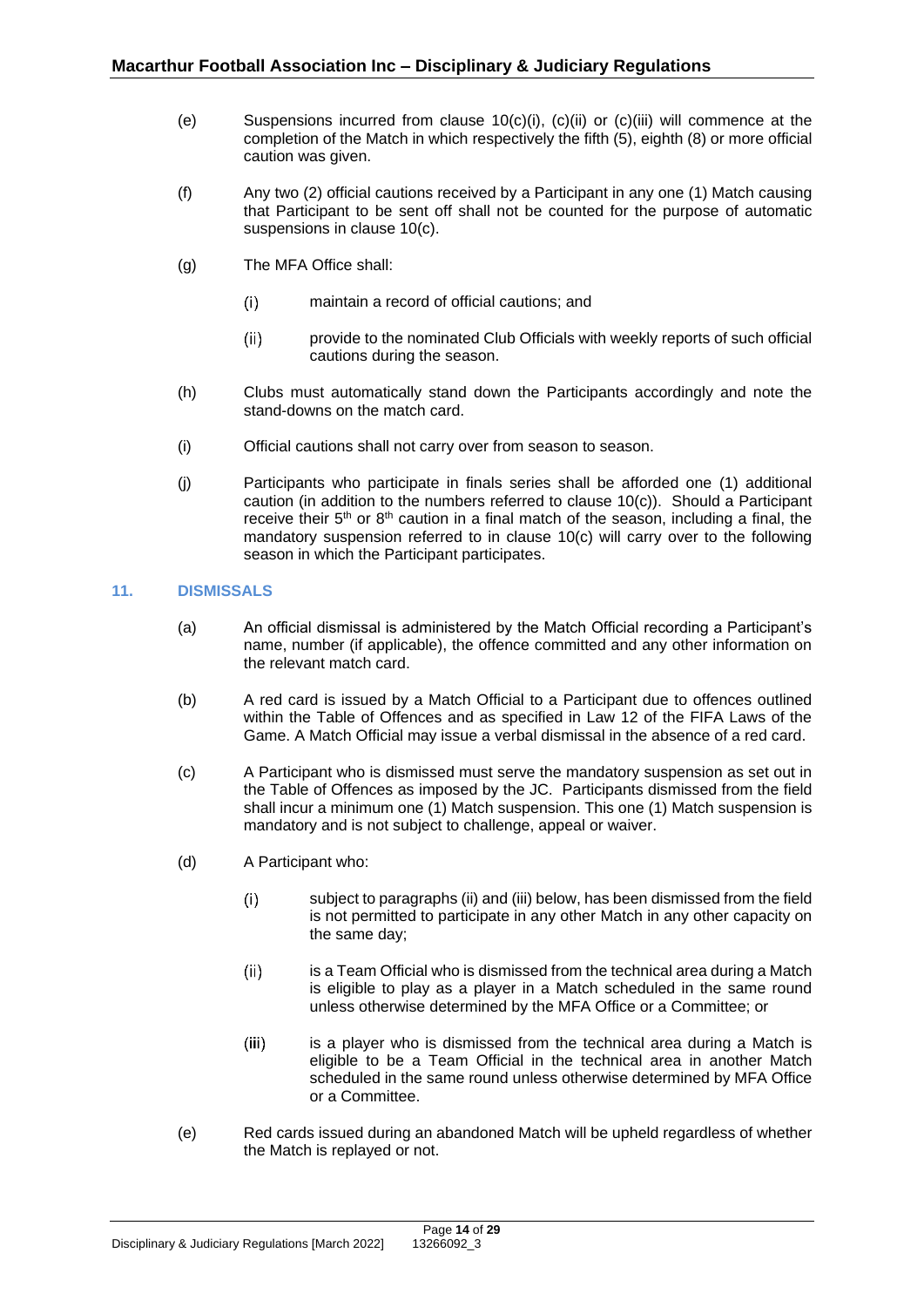- (f) Subject to the Table of Offences, a Participant who accumulates three (3) red cards (not including R7s) in Matches in any one (1) season shall not be eligible to participate in any sanctioned Match in any capacity after receiving his or her third (3rd) red card offence and until he or she has appeared before the JC and has served the sanction imposed by the JC.
- (g) If a Participant receives:
	- $(i)$ a second R7 within the same season, the Participant shall serve the mandatory two (2) Match suspension and the relevant Club of the Participant shall be responsible in ensuring the Participant is immediately stood down for his or her next Matches; or
	- $(ii)$ a third R7 within the same season, the Participant shall serve the mandatory three (3) Match suspension and the relevant Club of the Participant shall be responsible in ensuring the Participant is immediately stood down for his or her next Matches. The Participant shall front the JC if requested.
- (h) The MFA Office shall:
	- $(i)$ maintain a record of dismissals; and
	- $(ii)$ provide to the nominated Club Officials with weekly reports of such dismissals during the season.

## <span id="page-14-0"></span>**12. CHALLENGE HEARINGS, MISTAKEN IDENTITY AND APPEALS OF JC DECISIONS**

## <span id="page-14-1"></span>**12.1 Challenge hearings**

- (a) A suspension issued by the JC may be challenged by the Club affected (**Challenge**).
- (b) The Club Secretary must advise the JC Chair in writing within 48 hours following notification of suspension whether the initial decision of the JC will be subject to a Challenge otherwise the suspension will stand. The JC Chair will set the scheduled date, time and venue of a Challenge hearing and notify the Club Secretary of the same.
- (c) Participants may, no later than 24 hours prior to the scheduled JC hearing, inform the JC Chair in writing, via the Club Secretary, that they consent to the hearing being ex-parte and submit written evidence in support of their defence or in mitigation of penalty.
- (d) Subject to paragraph (d), Participants failing to appear before the JC on the scheduled date and time shall have the Challenge dismissed.
- (e) The decision made by the JC following the Challenge hearing will be conveyed to the nominated Club Officials and the Participant by email.
- (f) The decision of the JC in a Challenge hearing may be appealed to the Appeals Committee pursuant to and in accordance with claus[e 15.](#page-17-1)

## <span id="page-14-2"></span>**12.2 Mistaken identity**

(a) At the end of a Match, a Team Official from each Team must sign the match card confirming that all details on the match card, including the attribution of yellow cards or red cards are correct.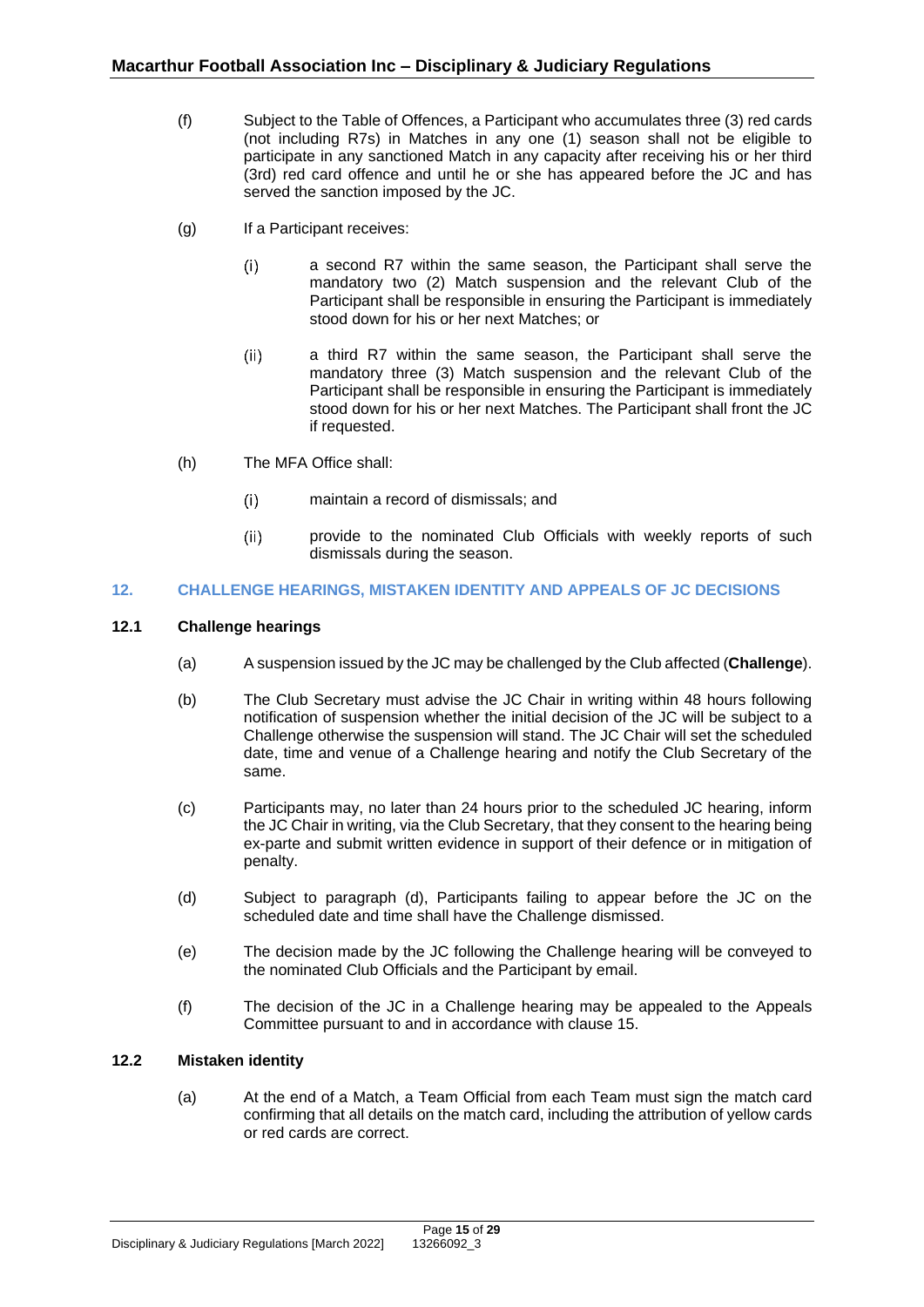- (b) If a Team Official believes that a Participant has been mistakenly identified on the match card by a Match Official as having received a yellow card or red card, the Team Official must indicate same on the match card prior to signing it.
- (c) If a Participant claims that he/she was mistakenly identified in a Match Official Report, and the Team Official has indicated the same on the match card, the Participant's Club Secretary, by 4.00p.m on the second Business Day following the completion of the relevant Match, must notify the JC by submitting the following via email to [judiciary@macarthurfootball.com.au](mailto:judiciary@macarthurfootball.com.au) (or such other address as notified by the MFA Office from time to time):
	- $(i)$ A signed written statement by the Participant who was reported by the Match Official Report that he/she was not responsible for the offence and identifying to the best of their knowledge the name of the Participant responsible.
	- $(ii)$ A signed written statement by the Participant who was responsible for the offence.
- (d) After considering the evidence, the JC will decide whether the claim for mistaken identity should be rejected or upheld.
- (e) If the JC upholds the mistaken identity claim:
	- $(i)$ a Notice of Suspension shall be issued to the appropriate identified Participant, who shall serve the suspension immediately; and
	- the Notice of Suspension issued to the original Participant will be  $(ii)$ rescinded.
- (f) If the JC rejects a claim for mistaken identity and:
	- a Notice of Suspension in relation to the matter has already been issued  $(i)$ to the Participant or their Club, the original decision set out in the Notice of Suspension continues to apply; or
	- $(ii)$ a Notice of Suspension in relation to the matter has not already been issued to the Participant or their Club, the JC will determine the suspension, and issue a Notice of Suspension to the Participant's Club.
- (g)

## <span id="page-15-0"></span>**13. SUSPENSIONS**

## <span id="page-15-1"></span>**13.1 Suspensions**

- (a) Any suspension includes suspensions issued under:
	- $(i)$ clause [16.3;](#page-21-0) and
	- $(ii)$ any other relevant provision of this regulation.
- (b) Suspensions served with and during other competitions or tournaments, such as State Cup, do not count towards the Association's Matches. However, suspensions received in other competitions or tournaments, such as State Cup, apply to the Association's Matches.
- (c) For the avoidance of doubt, suspensions and penalties imposed by a Relevant Body shall also apply to any Participant registered within its jurisdiction, thus making them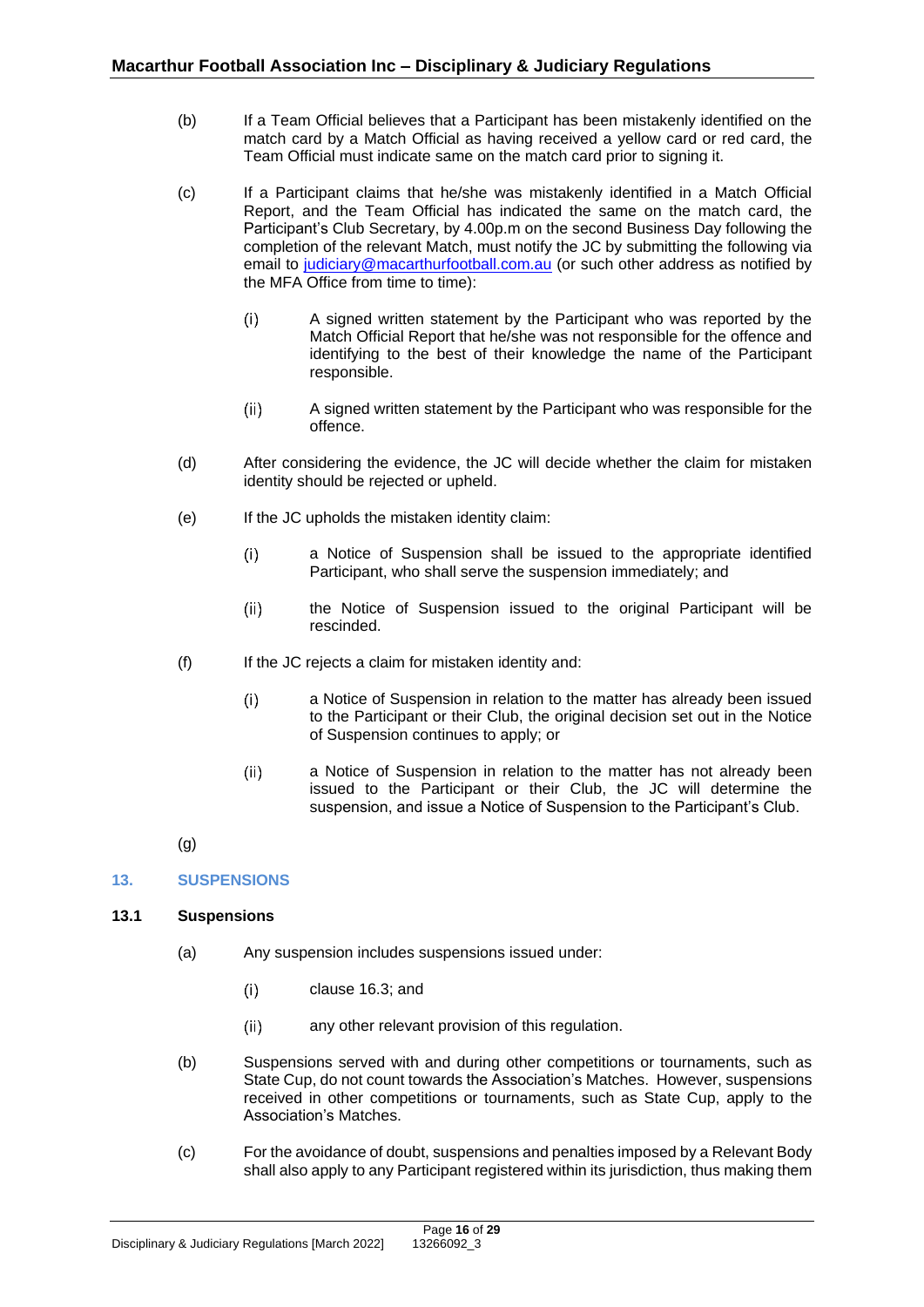ineligible to seek to participate in a Match recognised by the Association although not necessarily under its direct control.

- (d) A Relevant Body may issue suspensions either in terms of:
	- the number of Matches/fixtures for which a Participant shall be suspended  $(i)$ (**Fixture Suspension**); or
	- $(ii)$ the amount of time for which a Participant shall be suspended (**Time Suspension**).
- (e) Upon issuing a Time Suspension, the Relevant Body must provide a start date and end date of the suspension.
- (f) Any suspension not completed during the year in which it is incurred shall carry over to the following year of registration of the Participant.
- (g) All suspensions incurred by a Participant from any other affiliated body or association shall be recognised by the Association.

## <span id="page-16-0"></span>**13.2 Trial games**

A Participant under suspension from the previous year shall not be permitted to play in trial games without the specific consent of the JC Chair.

## <span id="page-16-1"></span>**13.3 Serving of suspensions**

- (a) Upon the issuance of a suspension, the Association and the relevant Club have the obligation to ensure that the suspension is applied correctly in accordance with this regulation.
- (b) Any suspension shall be served immediately. In serving a suspension, the Association must take into consideration any fixtures or time already served whilst awaiting the issuance of the Notice of Suspension and shall apply in respect of those football activities listed in the Notice of Suspension.
- (c) A Participant does not need to be registered to serve any Time Suspension but does need to be registered to serve a Fixture Suspension.
- (d) The relevant Club shall be responsible for ensuring a Participant is suspended in accordance with any Notice of Suspension.
- (e) Clubs must list in an appropriate place on any team sheet any Participant who is registered with or by that Club and who is serving a suspension at the time the team sheet is completed.
- (f) Only those Matches actually played count towards the completion of any Fixture Suspension.
- (g) If a Match is abandoned or forfeited then that Match can be considered in relation to serving a suspension but only if the suspended Participant's team did not contribute to the facts that led to the abandonment or forfeiture of a Match.
- (h) A Participant issued with a Time Suspension shall be ineligible to participate in any football activity as directed in his or her Notice of Suspension and until such time as the suspension has been served. For the avoidance of doubt, this includes participating in any Matches endorsed by the Association.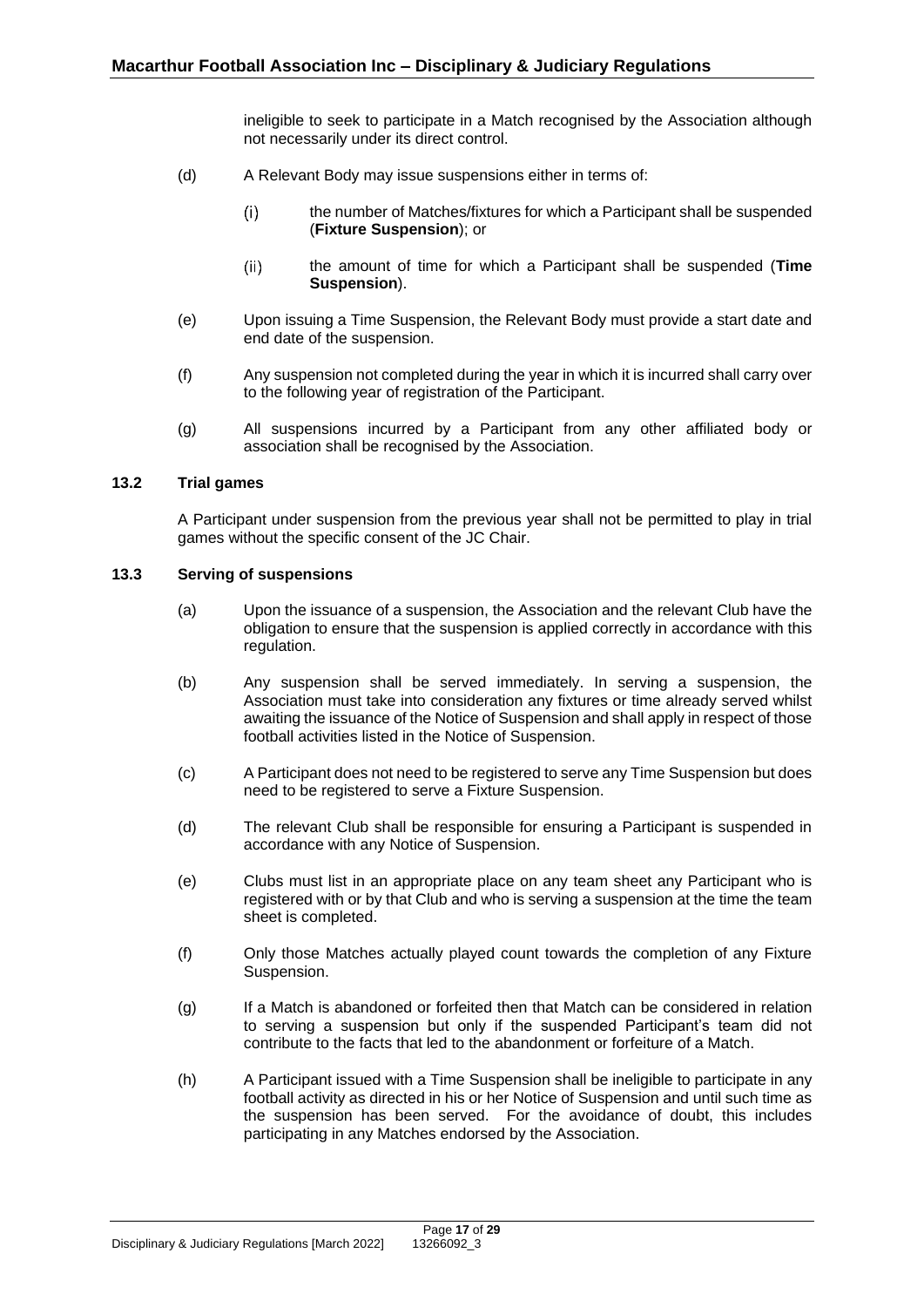(i) The Competitions Manager, in consultation with the JC Chair, shall have the final decision on whether a suspension or part thereof may be served in an abandoned or forfeited Match.

## <span id="page-17-0"></span>**14. FEES**

- (a) The fees set out in **Schedule 2** may be amended on an annual basis by recommendation of the General Manager and approved by the Board.
- (b) The revised fees will be notified by the MFA Office to all Members on an annual basis.

## <span id="page-17-1"></span>**15. GROUNDS OF APPEAL TO THE APPEALS COMMITTEE**

## <span id="page-17-2"></span>**15.1 Grounds**

The grounds of an appeal of a decision of the JC or the SPC to the Appeals Committee are:

- (a) a party was not afforded a reasonable opportunity to present its case to the JC or the SPC (as the case may be);
- (b) the decision of the JC or the SPC (as the case may be) was affected by actual bias;
- (c) severity of an imposed sanction by the JC or the SPC (as the case may be); or
- (d) new evidence can be presented that was not presented to the JC or the SPC (as the case may be).

## <span id="page-17-3"></span>**15.2 Appealing decision of the JC or the SPC**

- (a) A Participant shall have the right to lodge an appeal application against a determination of:
	- $(i)$ the JC; or
	- $(ii)$ the SPC

(in each case, the **Original Committee**) to the Appeals Committee in writing, via their Club Secretary:

- within five (5) Business Days of such determination being sent by the  $(iii)$ Original Committee;
- using the form prescribed by the Association (if any) and which must  $(iv)$ include a summary of the grounds for any such appeal as set out in clause [15.1](#page-17-2) (*Grounds*); and
- which must be sent to the MFA Office. The MFA Office will then promptly  $(v)$ forward a copy of the appeals application (and any other relevant information) to the Appeal Committee.
- (b) The Appeals Committee, at their absolute discretion, will after considering the appeal application either:
	- $(i)$ accept the appeal application, in which case the Appeals Committee Chair will then set a date, venue and time for the Appeals Committee hearings by notifying the MFA Office and the relevant Club Secretary; or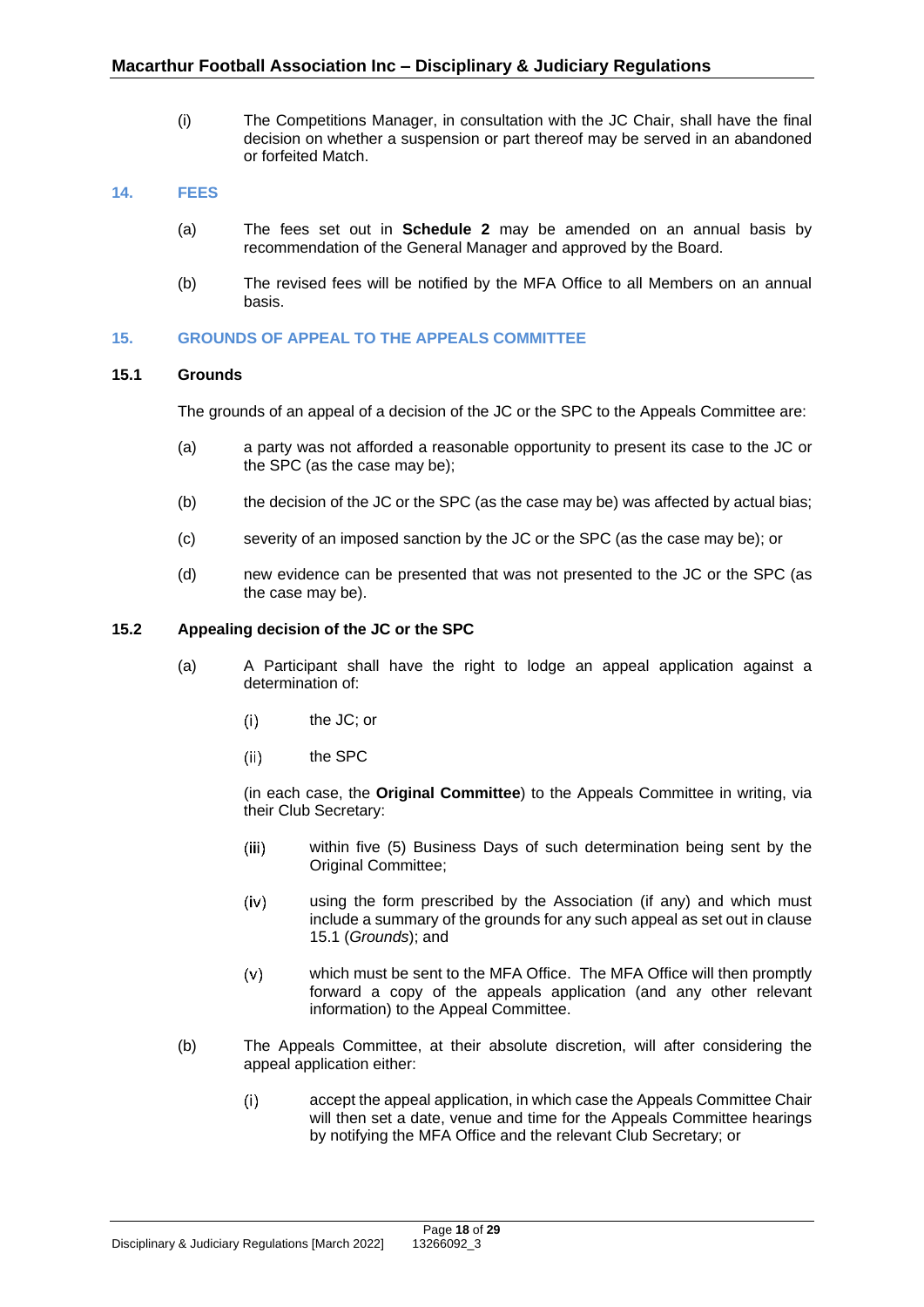- $(ii)$ reject the appeal application, in which case the relevant appeal will not be heard, and the decision of the SPC will stand.
- (c) The relevant Club Secretary must lodge all written submissions (in detail) and provide it to the chairperson of the Appeals Committee no later than 24 hours prior to the scheduled Appeals Committee hearing. Failure to lodge written submissions within 24 hours prior to the Appeals Committee hearing will result in the decision of the Original Committee being upheld and the Participant will have no further rights of appeal.
- (d) The Original Committee may lodge written submissions and provide it to the chairperson of the Appeals Committee no later than 24 hours prior to the scheduled Appeals Committee hearing.
- (e) If:
	- $(i)$ the appeal to the Appeals Committee is upheld; or
	- $(ii)$ the Appeals Committee reduces the severity of the sanction imposed by the Original Committee,

then no fees will be payable by the Club with respect to the relevant appeal.

(f) The "Application to Appeal" fee (as set out in **Schedule 2**) must be paid by the relevant Club to the MFA Office if the appeal to the Appeals Committee is dismissed or the decision of the SPC is upheld after the relevant Appeals Committee hearing or pursuant to clause [15.2\(c\).](#page-17-3)

## <span id="page-18-0"></span>**15.3 Determination of the Appeals Committee**

- (a) The Appeals Committee may decline a hearing upon review of an application to appeal if it believes such appeal does not have any grounds of an appeal as referred to in clause [15.1.](#page-17-2)
- (b) A member of the Original Committee whose decision is being reviewed by the Appeals Committee must not be present during the hearing of the Appeals Committee.

## <span id="page-18-1"></span>**15.4 Decision of the Appeals Committee**

- (a) The types of decisions that the Appeals Committee may issue, include but are not limited to:
	- $(i)$ any type of sanction, penalty or other disciplinary matters set out in the Table of Offences or referred to in clause 7.3 (*FNSW and other regulations*) and may include (but not limited to) a finding, directive, suspension, banning, fine or such other action as determined by the Appeals Committee (or a combination of those);
	- $(ii)$ the reversal of a decision made by the JC or the SPC (as the case may be); or
	- $(iii)$ any other decision it thinks fit.
- (b) Any failure to comply with a determination of the Appeals Committee is itself a breach of this regulation.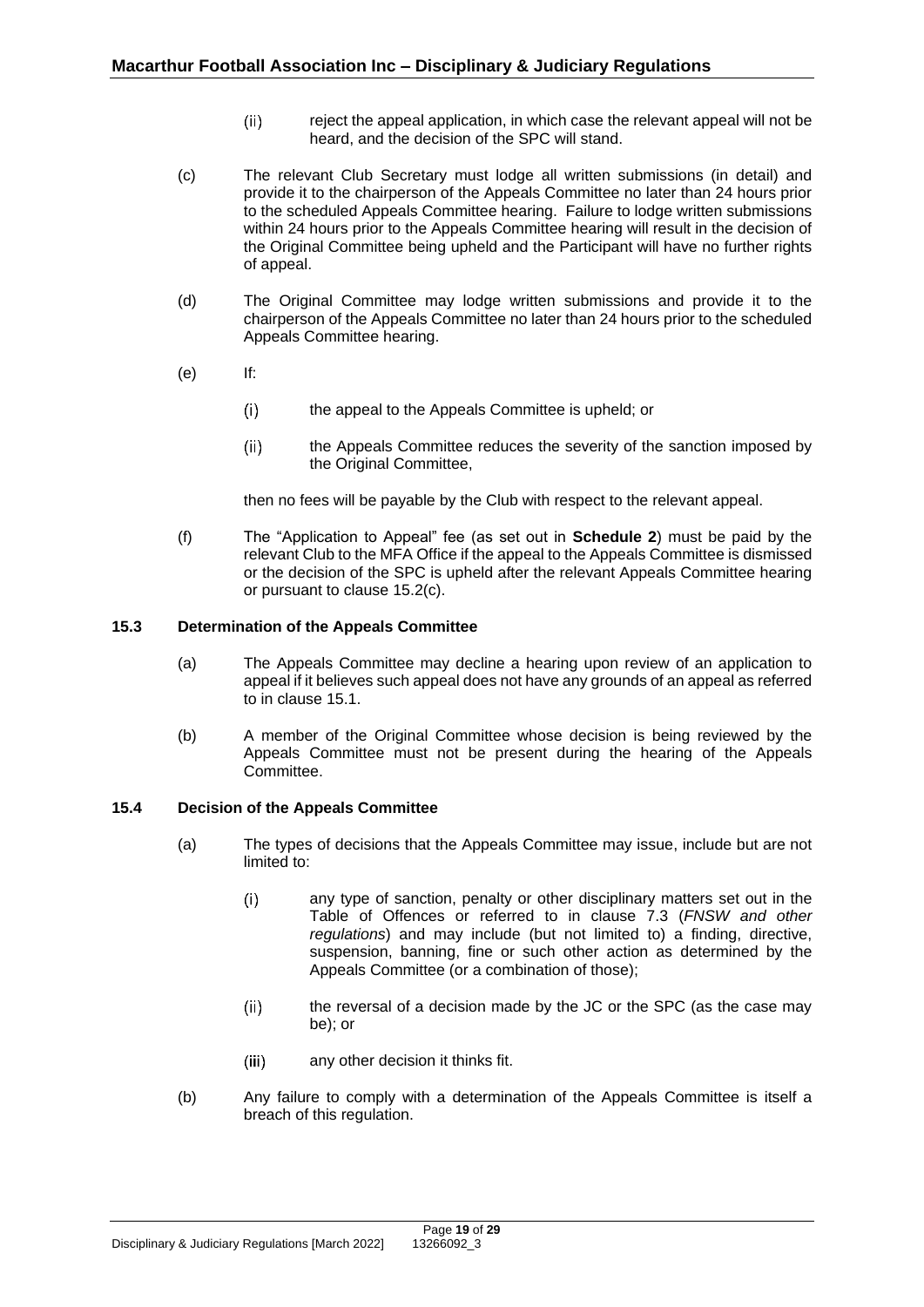- (c) A written indication of the outcome of the hearing by the Appeals Committee shall be provided to the relevant nominated Club Official and the Participant within seven (7) working days of the completion of the hearing.
- (d) The decision of the Appeals Committee is final and binding and not capable of being appealed.

## <span id="page-19-0"></span>**16. MISCONDUCT AND DISREPUTE**

### <span id="page-19-1"></span>**16.1 Misconduct or Disrepute**

**Misconduct or Disrepute** for the purpose of this regulation shall mean any act or omission by a Participant which:

- (a) constitutes a breach of the FIFA, FFA or FNSW rules and regulations;
- (b) constitutes a breach of the Laws of the Game;
- (c) constitutes a breach of the Association's Constitution or rules and regulations;
- (d) is unsportsmanlike or unprofessional;
- (e) results in the failure to provide a safe environment for Participants or to maintain public order at a Match;
- (f) brings or may bring the game or the Association (including any member of a Committee, any other committee established under any other regulation of the Association or the Board) into disrepute or damages the reputation and goodwill of the game or the Association (including any member of a Committee, any other committee established under any other regulation of the Association or the Board); and/or
- (g) in the opinion of Board, is or may be prejudicial to the interests or reputation of either the game of football in the Macarthur area or any of its sponsors.

## <span id="page-19-2"></span>**16.2 Investigation, referral and charges**

- (a) Reports of Misconduct and Disrepute received by, or reported to, the MFA Office will be forwarded to the SPC for review.
- (b) An investigation may be initiated by the SPC based on a written report or complaint of a Participant, the Board or any other person or on the basis of any other evidence which in the opinion of the SPC is credible.
- (c) Notwithstanding any other provision of this regulation, the SPC, at its absolute discretion, may:
	- $(i)$ investigate any matter itself or through any person it nominates;
	- investigate any matter which, in its opinion, may constitute Misconduct or  $(ii)$ Disrepute; or
	- dismiss the complaint with reasons.  $(iii)$
- (d) In the event the SPC initiates an investigation the accused, through the secretary of the relevant Club, will be served with a **Show Cause Notice**. A Show Cause notice must contain:
	- $(i)$ sufficient particulars of the alleged conduct;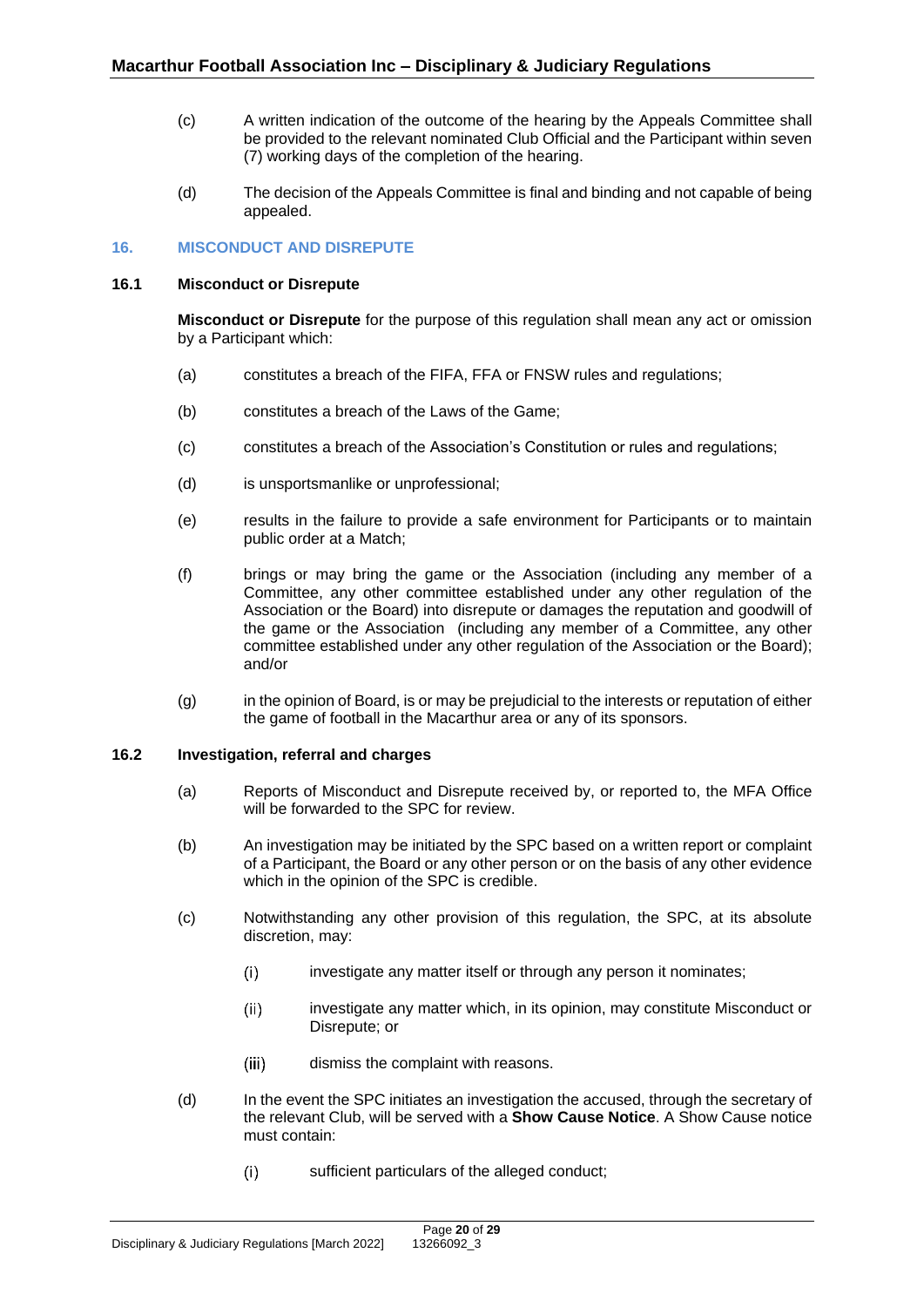- particulars of the possible charge that may flow from the investigation; and  $(ii)$
- $(iii)$ provide the accused a minimum of seven (7) days to provide any information requested by the SPC in connection with the alleged conduct.
- (e) At the conclusion of the investigation the SPC, in its absolute discretion, may issue a **Notice of Charge** against the accused, through the secretary of the relevant Club. A Notice of Charge must:
	- $(i)$ provide sufficient particulars of the charge based on the evidence submitted;
	- $(ii)$ advise the accused of the proposed sanction(s), penalties or other disciplinary action the SPC may impose under clause [7.2\(c\)](#page-10-3) with respect to the particular matter (together referred to as the "**Sanction(s)**");
	- require the accused to enter a plea and:  $(iii)$ 
		- (A) if a plea of guilty is entered the accused can elect to make written submissions to the SPC or appear before the SPC on sentence; or
		- (B) if a plea of not guilty is entered the accused must appear before the SPC at a time and place and in the manner so directed by the SPC.
- (f) If no plea is entered, then a plea of not guilty will be recorded and the accused must appear before the SPC at a time and place and in the manner so directed by the SPC.
- (g) If the accused fails to appear before the SPC as directed then the SPC will have the right to determine the matter and the Sanction(s) if it thinks that it is appropriate to do so having regard to all the circumstances.
- (h) A Participant who pleads guilty may be eligible for leniency in respect of a Sanction(s) but where applicable, not below the applicable minimum sanction/suspension set out in the Table of Offences.
- (i) Where a Participant is the subject of a Match Official Send-Off Report is also the subject of a Match Official Incident Report or some other complaint arising out of or in relation to the same Match, the SPC has jurisdiction to consider both matters and issue a determination and Sanction(s) with respect to both matters.
- (j) The SPC will use its reasonable endeavours to issue a summary of its determination and the Sanction(s) imposed on the Participant within five (5) Business Days of the completion of any SPC hearing. Within two (2) Business Days of the determination referred to in the preceding sentence being issued, the Participant may request that the SPC provide detailed reasoning for its determination and in which case the SPC will promptly provide the same to the Participant after such request is made.
- (k) Unless otherwise specified in this regulation or by the SPC in their determination issued to the Participant, the imposition of a Sanction(s) has immediate effect.
- (l) All determinations and Sanction(s) of the SPC:
	- $(i)$ remain in force unless and until it is reversed by the Appeals Committee; and
	- $(ii)$ may be appealed to the Appeals Committee pursuant to and in accordance with clause [15.](#page-17-1)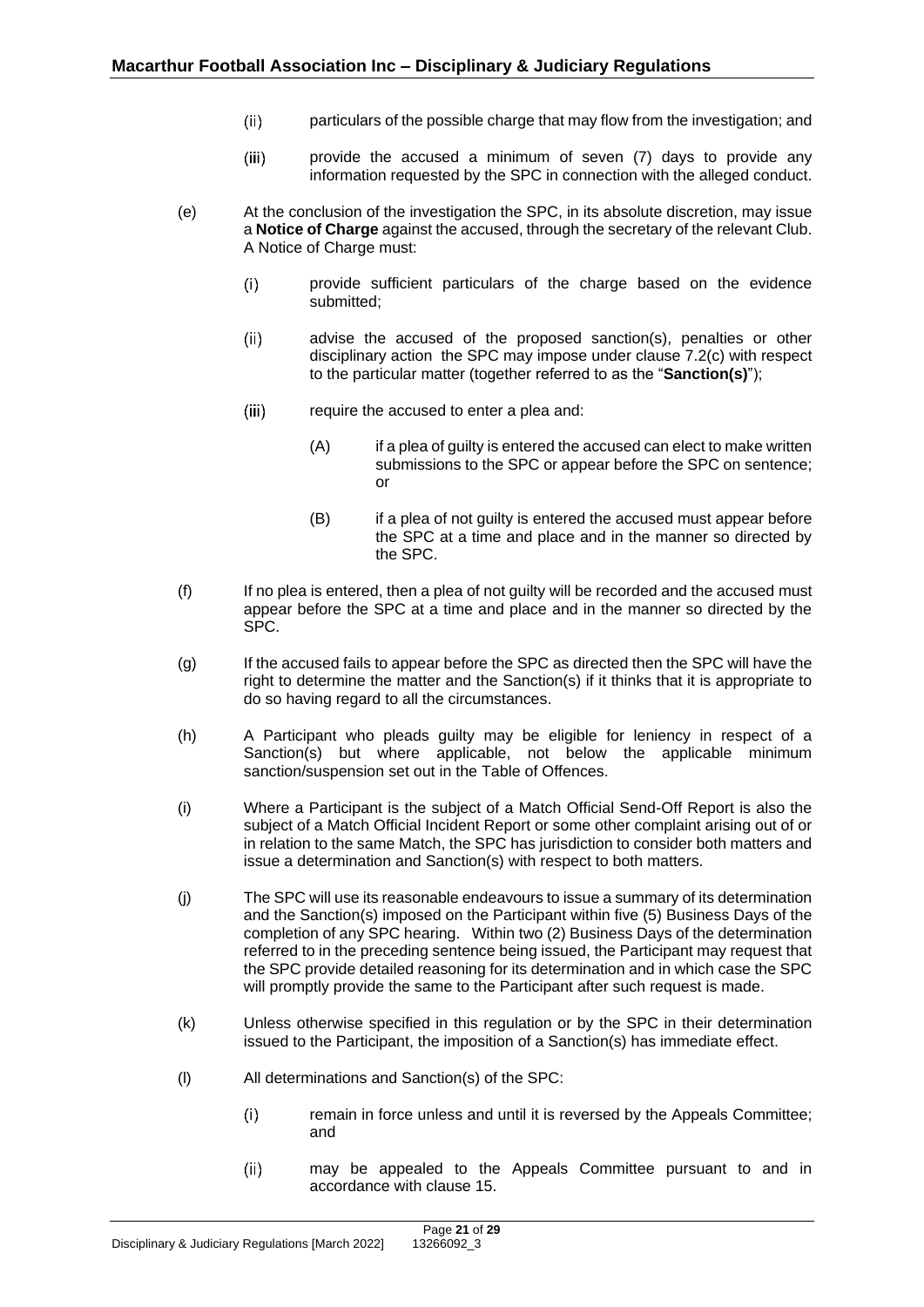### <span id="page-21-0"></span>**16.3 Interim suspension orders**

- (a) Where a Participant has been issued with a Show Cause Notice, a Notice of Charge, or is subject of an investigation under clause [16.2,](#page-19-2) in relation to an alleged act of Misconduct or Disrepute, the SPC or the MFA Office at the direction of the SPC shall have the power to order that a Participant be suspended, pending determination of such a matter, from all or any specific football activity for such period and on such terms and conditions as the SPC considers fit (an "**Interim Suspension Order**").
- (b) The period of an Interim Suspension Order shall not be capable of lasting beyond the date upon which any determination is made pursuant to this regulation.
- (c) Where a Participant is prohibited under child protection legislation from regulated activity relating to children, the SPC or the MFA Office at the direction of the SPC shall have the power to order that the individual be suspended immediately from all or any specific football activity for such a period and on such terms and conditions as it sees fit.

## <span id="page-21-1"></span>**16.4 Possible Club liability**

- (a) A Club is deemed to have committed an offence(s) under clause [16.2](#page-19-2) where it is determined by the SPC that one of its Participants has committed an offence under that clause and the SPC may, in its absolute discretion, take any relevant action against the Club pursuant to clause [16.2.](#page-19-2)
- (b) For the avoidance of doubt, a Club may be sanctioned in accordance with clause [16.4\(a\)](#page-21-1) notwithstanding the offender(s) have not been identified.
- (c) Notwithstanding clause [16.4\(a\),](#page-21-1) the SPC, in its absolute discretion, may elect not to proceed against a Club for the conduct of one of its Participants where:
	- $(i)$ the Club (for the relevant Match or event) did everything reasonably necessary to implement and comply with Match day security standards and/or protocols, including any published by the Association from time to time;
	- $(ii)$ the Club cooperates with any investigation by the Person Investigating into the alleged conduct, including, without limitation, naming or identifying, upon request by Person Investigating, the Club's Participants or individuals known to the Club in relation to the alleged conduct; and
	- the SPC, on review of the information available to it, forms the view that to  $(iii)$ proceed against the Club for the actions of its Participants is unduly harsh or unfair in the circumstances.
- (d) A Club may appeal a Sanction(s) imposed on it by the SPC under this clause [16.4](#page-21-1) to the Appeals Committee.

### <span id="page-21-2"></span>**17. GRIEVANCES BETWEEN MEMBERS**

- (a) The Association will only accept a grievance complaint by a Member (**Grievance**) if paragraphs (b) and (c) have been satisfied.
- (b) Any Member making a Grievance claim (**Claimant**) must submit a written notice to the Association via email to [admin@macarthurfootball.com.au](mailto:admin@macarthurfootball.com.au) (or such other address nominated by the Association from time to time) together with:
	- the 'Grievance Application Fee' (as set out in **Schedule 2**); $(i)$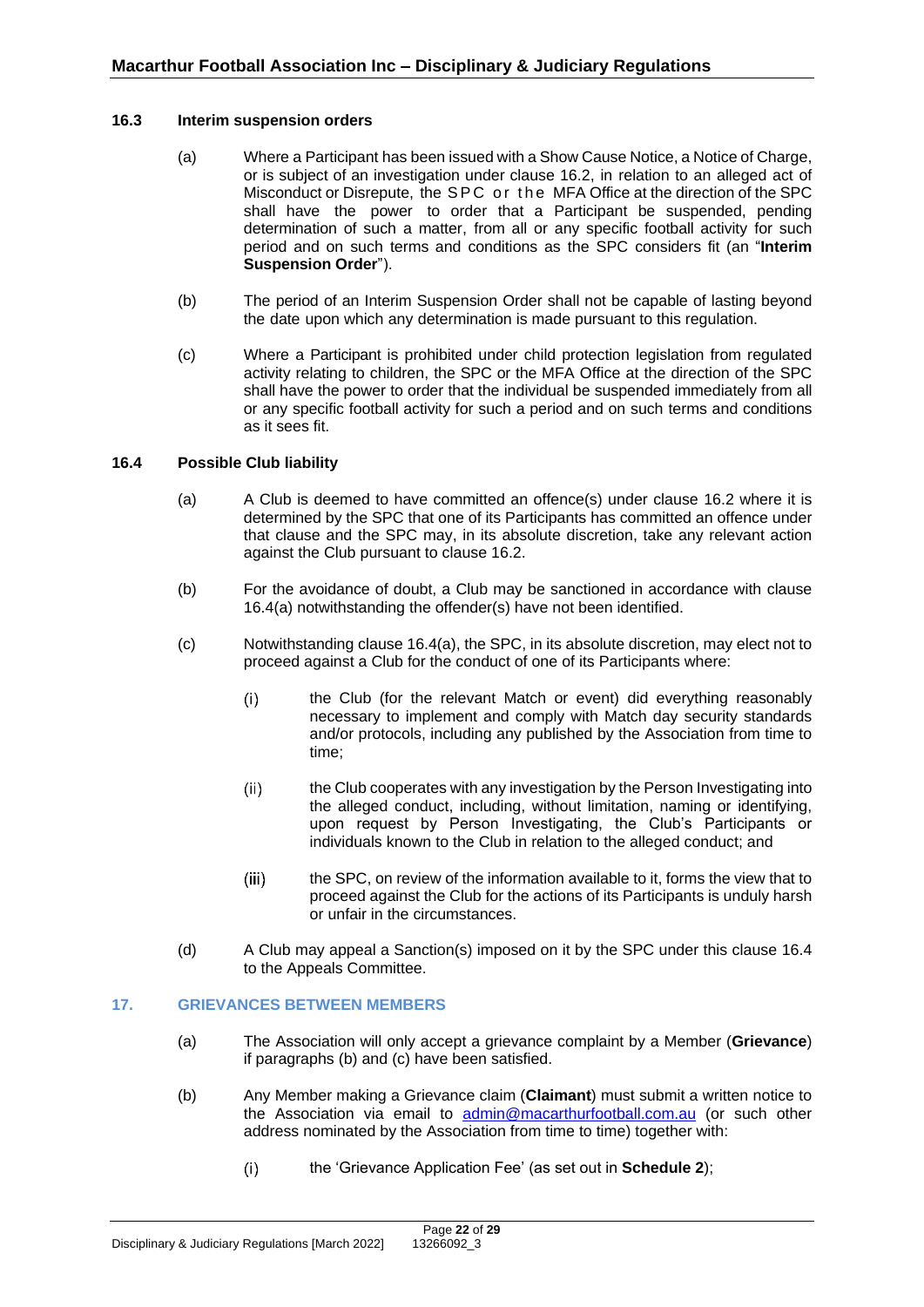full details of the alleged Grievance it has with any other Member(s),  $(ii)$ 

<span id="page-22-2"></span>within seven (7) days of the incident (**Complaint**). If the MFA Office does not receive a written notice by the time specified then the Claimant is deemed to have waived its right to file a Grievance with the Association.

- (c) After receiving the Complaint, the MFA Officewill refer a Grievance to the SPC.
- (d) The SPC, at its discretion, may issue a show cause notice to the other Member(s) involved in the subject matter of the Grievance (**Respondent**), allowing the Respondent at least seven (7) Business Days to respond. The Respondent's reply must include reasons for any disagreement with the details of the Complaint.
- (e) If:
	- a response is not received within seven (7) Business Days of the show  $(i)$ cause notice issued by the SPC; or
	- $(ii)$ a response is received within the requisite time,

a Grievance will be referred to the SPC for such determination(s) and sanction(s) as it sees fit.

(f) A decision of the SPC made under this claus[e 17](#page-21-2) made by appealed to the Appeals Committee pursuant to and in accordance with clause [15.](#page-17-1)

## <span id="page-22-0"></span>**18. HEARINGS - GENERAL**

## <span id="page-22-1"></span>**18.1 Generally**

- (a) If a Participant is under the age of 18, they may be accompanied to any hearing by his or her parent or legal guardian.
- (b) A Participant may not engage, or be accompanied by, a legal practitioner or other third party professional at any hearing.
- (c) If any Participant or witness who has been properly notified of a hearing fails to attend a hearing without showing sufficient cause for such failure:
	- $(i)$ the hearing can proceed ex parte and determined in that party's absence, including as to determination on the merits and/or sanction. An ex parte determination has the same force and effect as if it were made after a full hearing before that Relevant Body; and
	- $(ii)$ that Participant shall be deemed to have committed Misconduct or Disrepute and may be subject to sanction.
- (d) A party may apply in writing to the Relevant Body hearing a matter at least two (2) Business Days before the start of any hearing to have the hearing adjourned provided there are compelling circumstances which may warrant an adjournment, including avoiding significant costs, hardship or inconvenience to the party. Any decision to adjourn a hearing will be at the absolute discretion of the Relevant Body hearing the matter.
- (e) A Relevant Body may conduct the hearing in any matter as it sees fit provided that:
	- all parties are given a reasonable opportunity to be heard; $(i)$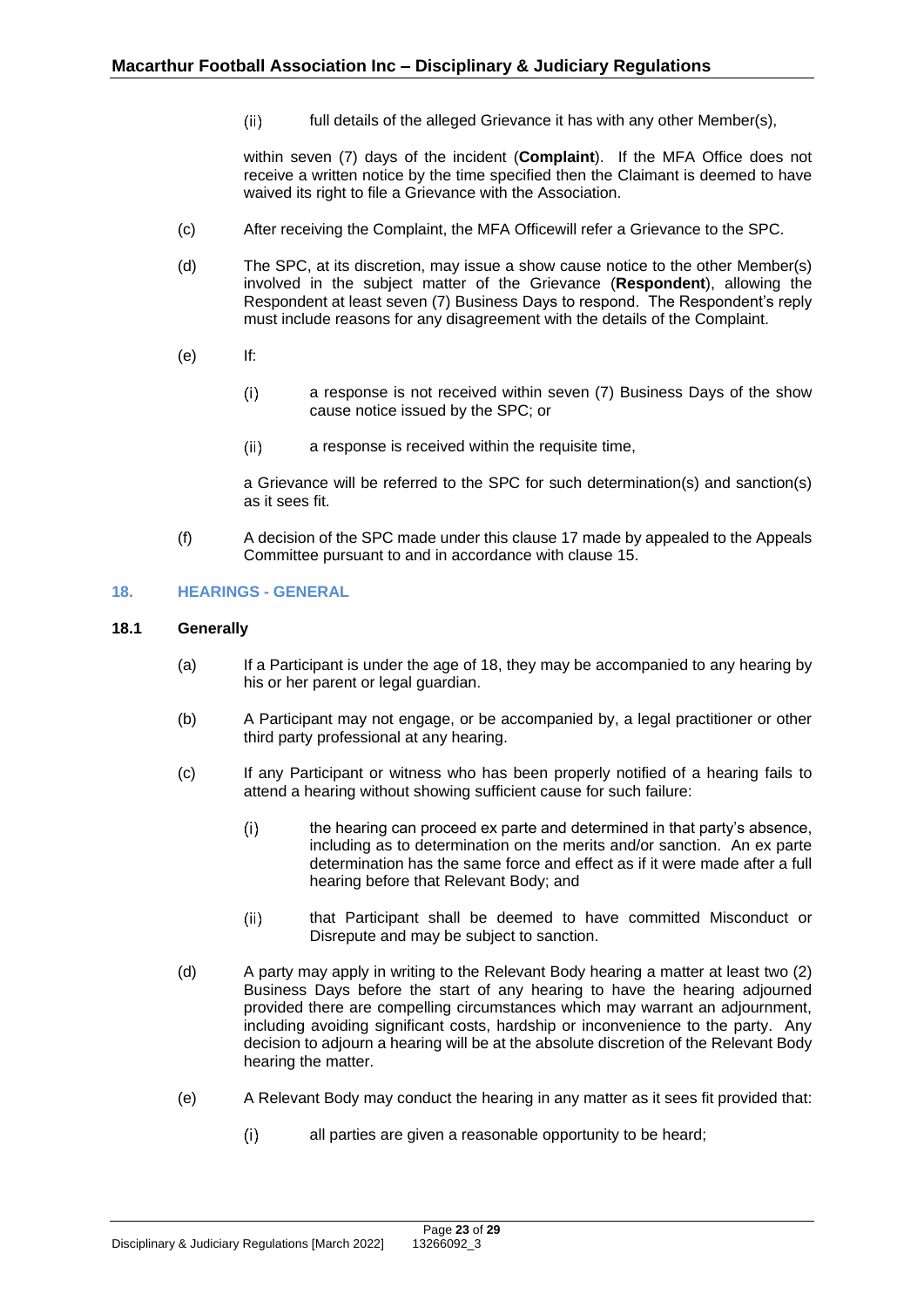- $(ii)$ the hearing is conducted with as little formality and technicality and with as much expedition as proper consideration of the matters before it permits.
- (f) A Relevant Body hearing a matter is empowered to:
	- $(i)$ take evidence, including new evidence. The admissibility and weight to be given to any evidence in a hearing shall be at the discretion of the Relevant Body hearing the appeal;
	- $(ii)$ require the attendance of any Participant to give evidence;
	- require the production of any document, information or other evidence in  $(iii)$ whatever form held by any Participant;
	- $(iv)$ record hearings; and
	- inform itself on any matter or thing in order to properly carry out its function  $(v)$ in accordance with this regulation.
- (g) To the extent that a matter relating to the procedures of a hearing is not provided for by this regulation, the chair of the Relevant Body may issue appropriate directions for the conduct of any matter or hearing.

## <span id="page-23-0"></span>**18.2 No disclosure**

- (a) In the interests of ensuring independence, the MFA Office shall not disclose the identity of those members of the Relevant Body prior to a hearing to any party.
- (b) All evidence and information provided in proceedings of a hearing must be treated in the strictest confidence. Participants and their representatives and witnesses must not use or disclose to any third party any confidential information obtained during the course of a hearing.

### <span id="page-23-1"></span>**18.3 Challenge of jurisdiction or of a member of a Relevant Body**

- (a) If a Participant wishes to allege that a Relevant Body does not have jurisdiction, it must raise this objection at least 24 hours prior to the relevant hearing with the chairperson of the Relevant Body.
- (b) The Relevant Body has the power to rule on any objection that it has no jurisdiction. In general, a Relevant Body should determine any challenge concerning its jurisdiction as a preliminary question. However, a Relevant Body may proceed with the hearing and rule on such an objection and which reason(s) must be provided in the final determination.
- (c) A member of the Relevant Body may be challenged if circumstances exist that give rise to justifiable doubts as to his or her impartiality or independence. Such a plea must be raised in oral submissions as a preliminary question at the hearing. The Relevant Body has the power to rule on this objection and, if the challenge fails, reasons must be provided in the final determination.

## <span id="page-23-2"></span>**18.4 Contempt**

- (a) A Participant appearing before a Relevant Body must not:
	- $(i)$ insult a member of a Relevant Body or any other Participant;
	- $(ii)$ repeatedly interrupt the proceedings of a hearing;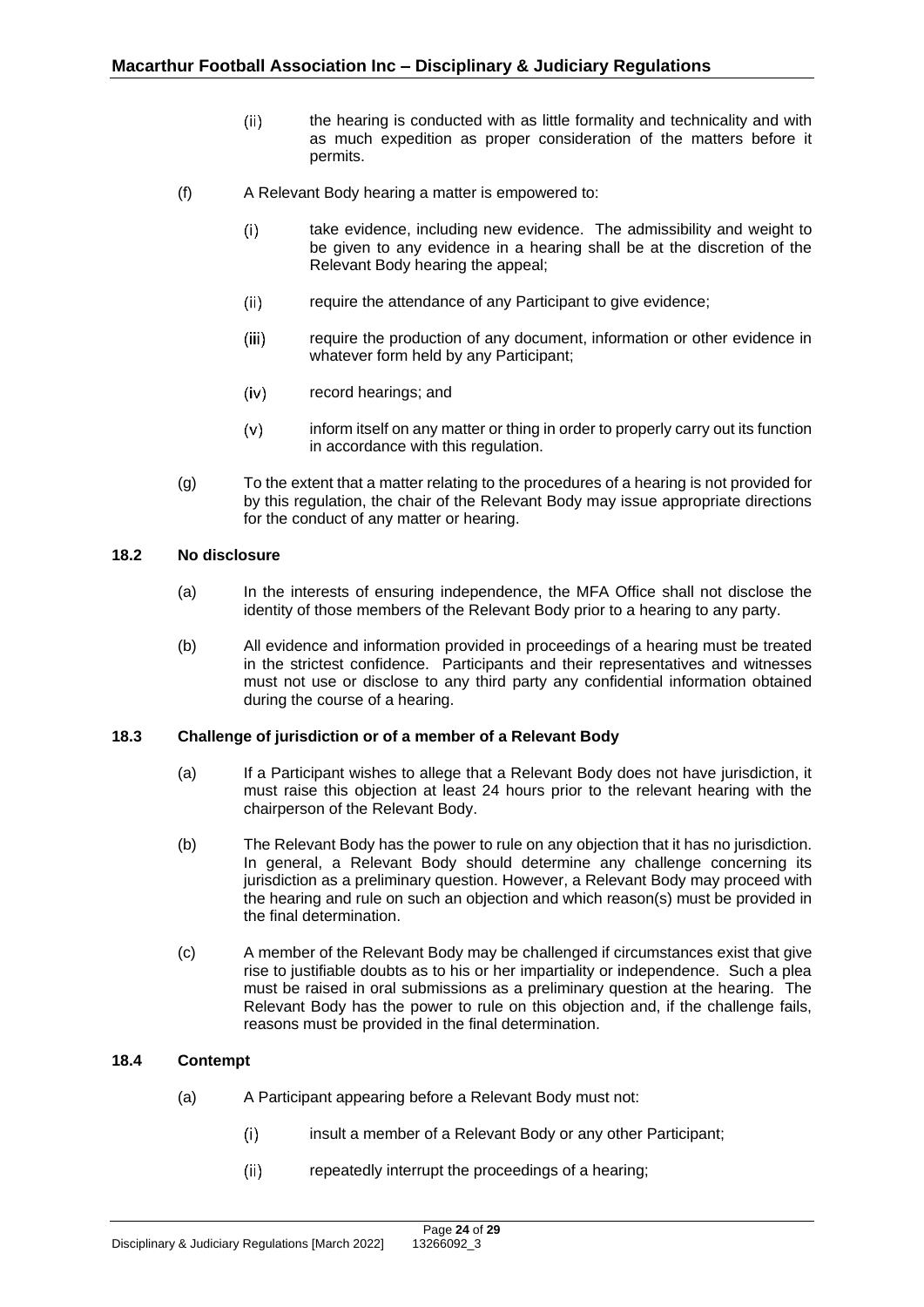- $(iii)$ deliberately mislead a Relevant Body;
- $(iv)$ create a disturbance or take part in creating or continuing a disturbance in or near a place where a hearing is sitting; or
- fail to comply in full with an order, direction or determination of a Relevant  $(v)$ Body (whether made before or as part of the Relevant Body's determination).
- (b) If a Relevant Body considers that a person has breached this clause [18.4,](#page-23-2) then it may refer the matter to the Board and the Board may impose sanctions as it sees fit in accordance with this regulation (without the need to issue a show cause notice, notice of charge or any other notice) and which will be final and binding and not capable of being appealed.

### <span id="page-24-0"></span>**19. APPEALS AND REVIEWS**

- (a) Except where a provision of this regulation expressly allows a decision or determination to be appealed, there are no further rights of appeal against the relevant decision or determination.
- (b) The General Manager, at his or her absolute discretion, may request that a decision and determination of a Committee be reviewed by the Board in which case the decision of the Board will be final and binding.
- (c) With respect to any matter which the Board, in its absolute discretion, determines is an extraordinary or serious matter requiring the intervention of the Board, the Board has the power to issue a directive that any such matter or hearing be referred to the Board (and consequently not heard by the JC, SPC or the Appeals Committee, as the case may be). In such an instance any determination, sanction and/or disciplinary action(s) imposed by the Board will be final and binding and not capable of being appealed.

### <span id="page-24-1"></span>**20. NO PERSONAL LIABILITY IMPOSED ON COMMITTEE MEMBERS**

- (a) For the avoidance of any doubt nothing in this regulation or any other regulation of the Association gives a Participant any right to commence or threaten to commence any action, proceedings or claim (of any nature whatsoever) personally against any member of a Committee (including any committee established under any other regulation of the Association), a member of the Board or any employee or agent of the Association (each a "**Protected Individual**") in relation to, or in connection with, any decision made by any of those persons under this regulation or any other regulation.
- (b) If a Participant breaches clause [20\(a\)](#page-24-1) and commences such action, proceedings or claim against a Protected Individual, then the Board, in its absolute discretion, may determine that:
	- the relevant Participant will be immediately suspended from all football  $(i)$ activities until such action, proceedings or claim (or threat of the same) is withdrawn against the Protected Individual; and
	- where the Participant is a Member, then their membership will be  $(ii)$ immediately suspended until such action, proceedings or claim (or threat of the same) is withdrawn against the Protected Individual.
- (c) Nothing in clause [20\(b\)](#page-24-1) limits the rights of the Association or the SPC in connection with dealing with the relevant Participant in any manner allowed for under this regulation, including pursuant to clause [16](#page-19-0) (*Misconduct and disrepute*).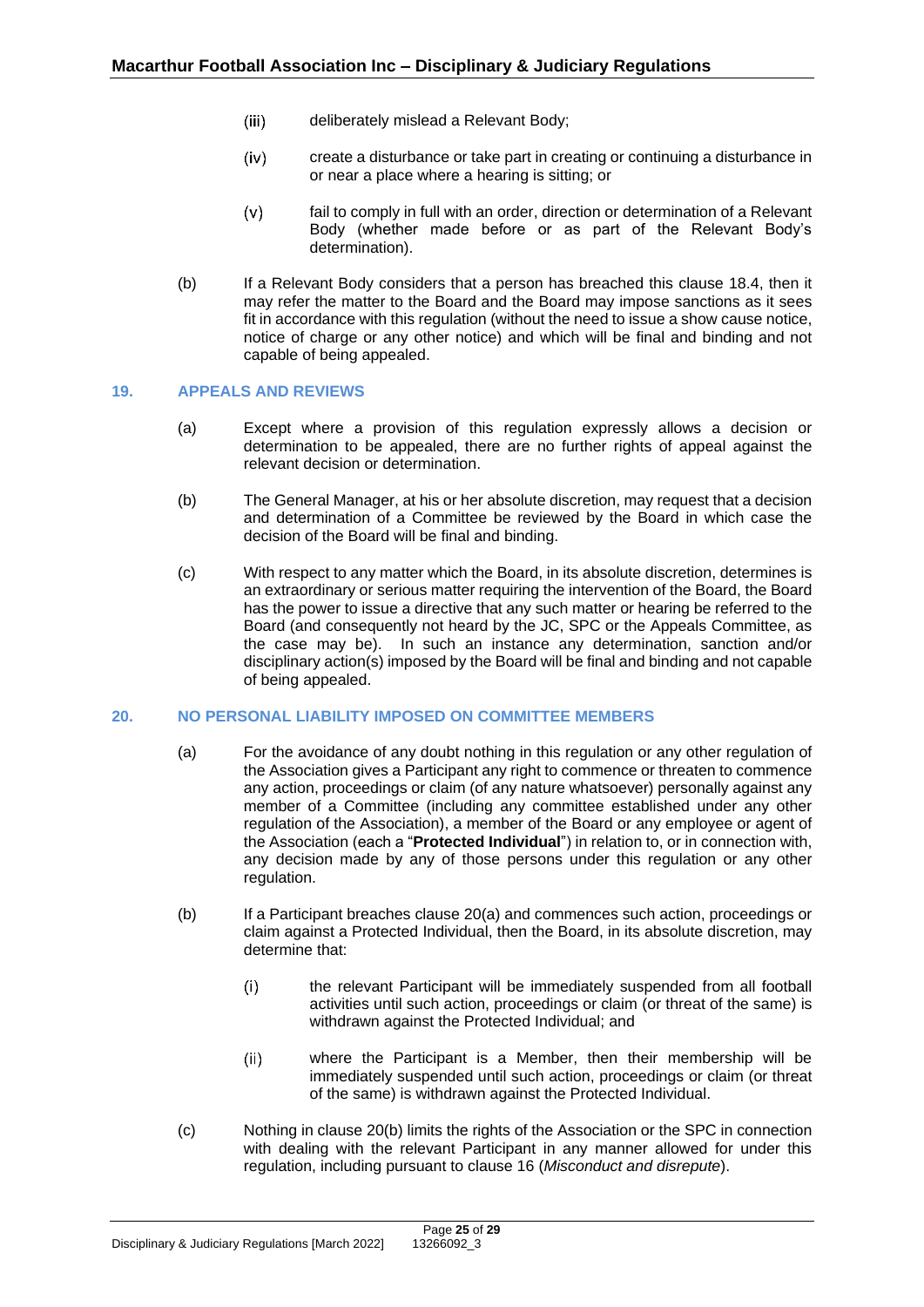## **SCHEDULE 1: TABLE OF OFFENCES**

## **NOTES:**

1. Second or Subsequent Offences: Where a member has been found guilty of an Offence and then commits the same Offence on a second or subsequent occasion within two (2) years of the expiration of the Suspension issued in respect of the previous Offence, the second or subsequent Offence will incur a penality 1 Level Higher.

2. Not withstanding the above, giving rise to the Red Card was committed against a Match Official, the Maximum penalties recommended may be elevated to reflect a penalty no more 1 Level Higher.

3. A Suspension greater than the applicable Maximum Suspension may be imposed by the Excutive Body, only in Exceptional Circumstances, that must be detailed in the Determination.

4. The Judiciary Committee may refer any case to the Special Purposes Committee where appropiate.

| R <sub>1</sub><br>Serious Foul Play                                                                 | Typically, but not limited to, tackles or challenges on an opponent with the ball                                                           |                                                                                                                                                                                             |                                                                                                                                                |                                                                                                                                                        |
|-----------------------------------------------------------------------------------------------------|---------------------------------------------------------------------------------------------------------------------------------------------|---------------------------------------------------------------------------------------------------------------------------------------------------------------------------------------------|------------------------------------------------------------------------------------------------------------------------------------------------|--------------------------------------------------------------------------------------------------------------------------------------------------------|
| Level 1                                                                                             | Level 2                                                                                                                                     | Level 3                                                                                                                                                                                     | Level 4                                                                                                                                        | Level 5                                                                                                                                                |
| 2 Match Suspension                                                                                  | <b>3 Match Suspension</b>                                                                                                                   | <b>4 Match Suspension</b>                                                                                                                                                                   | 4-6 Match Suspension                                                                                                                           | 5 or more Match Suspension                                                                                                                             |
| Late or Mistimed tackle<br>or<br>footballing action with<br>little<br>to no risk of causing injury. | Conduct that endangers the<br>safety of an opponent in<br>contest for the ball and has<br>some risk of causing light to<br>moderate injury. | Conduct that endangers the<br>safety of an opponent in a<br>for the ball and has some risk<br>of causing Moderate to Serious<br>injury or High risk of causing<br>light to moderate injury. | Conduct that endangers the<br>safety of an opponent in a<br>contest for the ball and has<br>High Risk of causing Moderate<br>to Serious Injury | Conduct that endangers the<br>safety of an opponent in contest<br>for the ball and poses any<br>realistic risk of causing severe<br>to extreme injury. |

updated 18.2.2022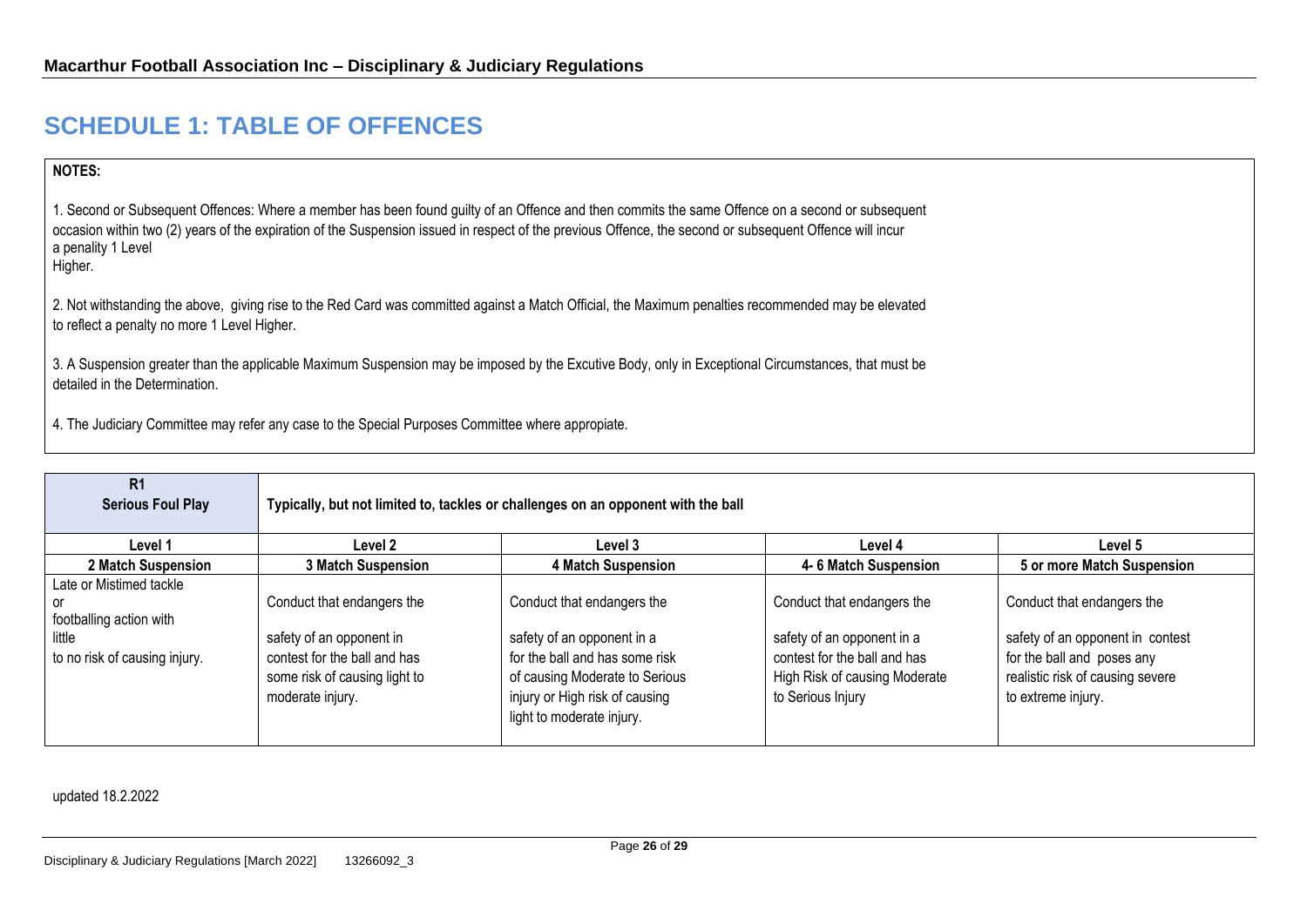| R <sub>2</sub><br><b>VIOLENT CONDUCT</b>                         | Typically, but not limited to, the use or attempted use of excessive force against another person when not<br>challenging<br>for the ball                                                      |                                                                                                                        |                                                                                                                                                                                                                                                |                                                                                                                                                                                                                                                      |
|------------------------------------------------------------------|------------------------------------------------------------------------------------------------------------------------------------------------------------------------------------------------|------------------------------------------------------------------------------------------------------------------------|------------------------------------------------------------------------------------------------------------------------------------------------------------------------------------------------------------------------------------------------|------------------------------------------------------------------------------------------------------------------------------------------------------------------------------------------------------------------------------------------------------|
| Level 1                                                          | Level 2                                                                                                                                                                                        | Level 3                                                                                                                | Level 4                                                                                                                                                                                                                                        | Level 5                                                                                                                                                                                                                                              |
| 2-3 Match Suspension                                             | 3 or 4 Match Suspension                                                                                                                                                                        | 4-5 Match Suspension                                                                                                   | 4-6 Match Suspension                                                                                                                                                                                                                           | 5 or Match Suspension                                                                                                                                                                                                                                |
| Pushing, shoving or holding,<br>no escalation, no risk of injury | Striking or attempting to<br>strike with low to moderate<br>force, holding or grappling<br>in such a way as to prevent<br>the other person from<br>leaving the situation<br>Low Risk of Injury | Active involvement in a melee<br>or Brawl. Striking with<br>sufficient force to pose a<br>real risk of causing injury. | Instigating a Melee or Brawl,<br>entering an ongoing Melee or<br>Brawl, escalating the<br>violence of a Melee or Brawl<br>or prolonging it. Travelling<br>from a significant distance in<br>order to commit any Level 2 or<br>Level 3 offence. | Violent conduct leading to high<br>risk of injury, including but not<br>limited to strikes directed<br>towards opponent's head, face<br>or gential area. Strikes to cause<br>significant injury, or actions that<br>has caused actual harm or injury |

| R3<br><b>SPITS AT AN OPPONENT</b><br>OR ANY OTHER PERSON |                      |                                                        |                                                             |                                                                                                                          |
|----------------------------------------------------------|----------------------|--------------------------------------------------------|-------------------------------------------------------------|--------------------------------------------------------------------------------------------------------------------------|
| Level 1                                                  | Level 2              | Level 3                                                | Level 4                                                     | Level 5                                                                                                                  |
|                                                          |                      | 4 Match Suspension                                     | 4 - 6 Match Suspension                                      | 5 or more Match Suspension                                                                                               |
| Left blank purposely                                     | Left blank purposely | Spitting inadvertently at or<br>towards another person | Intentional act of spitting at<br>or towards another person | Intentional act of spitting on or<br>at another person where<br>spittle makes contact with<br>a person's body or attire. |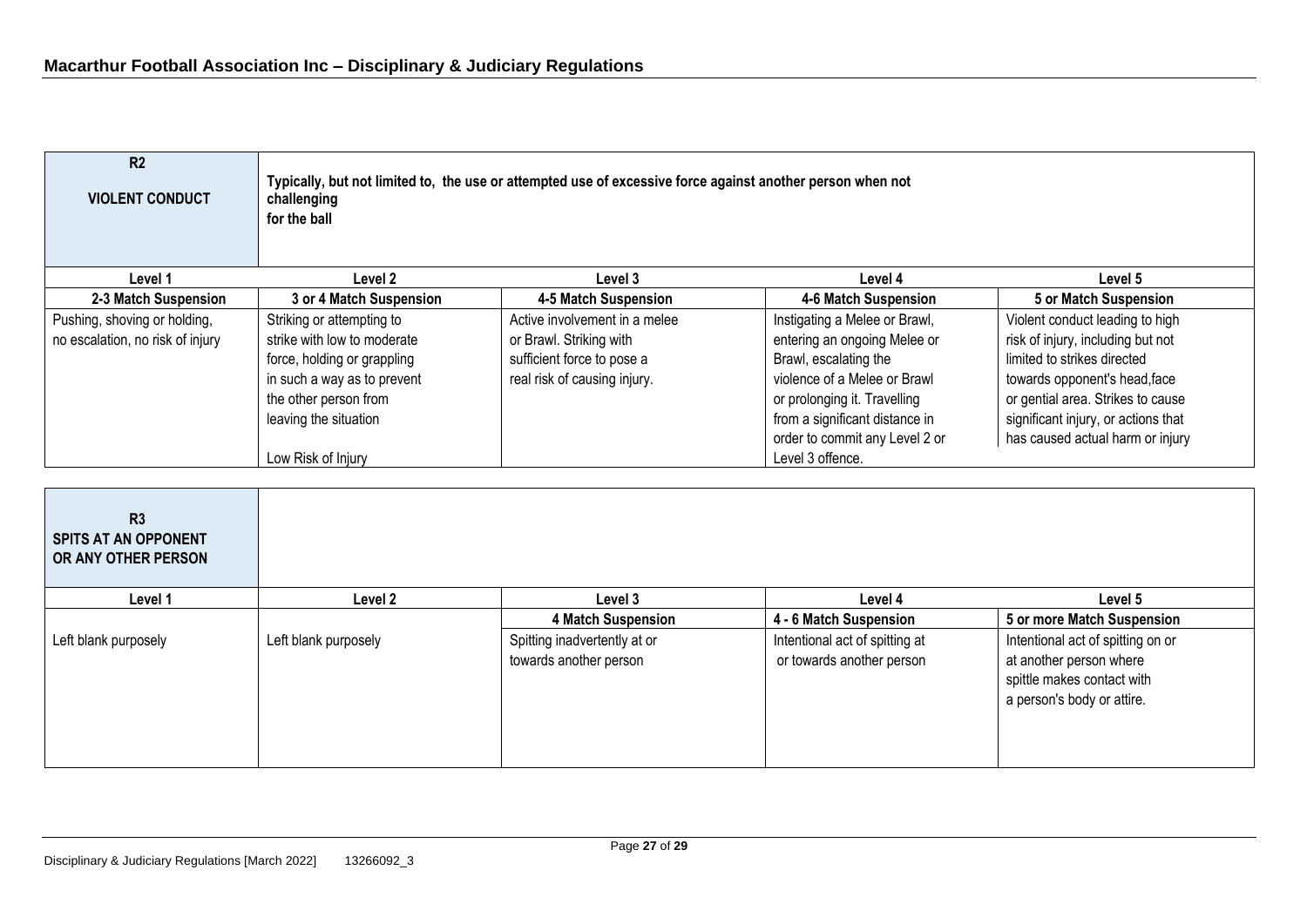<u> 1989 - Johann Barnett, mars eta bainar eta hiri (h. 1989).</u>

| R <sub>6</sub><br>USING OFFENSIVE, INSULTING<br>OR ABUSIVE LANGUAGE<br><b>AND / OR GESTURES</b>                                                                                                                                                                                                                                                                                                                   |                                                                                                     |                      |                                                                  |                                                                                                                                                                           |
|-------------------------------------------------------------------------------------------------------------------------------------------------------------------------------------------------------------------------------------------------------------------------------------------------------------------------------------------------------------------------------------------------------------------|-----------------------------------------------------------------------------------------------------|----------------------|------------------------------------------------------------------|---------------------------------------------------------------------------------------------------------------------------------------------------------------------------|
| Level 1                                                                                                                                                                                                                                                                                                                                                                                                           | Level 2                                                                                             | Level 3              | Level 4                                                          | Level 5                                                                                                                                                                   |
| 2 Match Suspension                                                                                                                                                                                                                                                                                                                                                                                                | 3 Match Suspension                                                                                  | 4- Match Suspension  | 4-6 Match Suspension                                             | 5 or more Match Suspension                                                                                                                                                |
| Using offensive, insulting or                                                                                                                                                                                                                                                                                                                                                                                     | Incitement to violence, or                                                                          |                      | Theatening or imtimidating                                       | Use of Discriminatory,<br>Religiou                                                                                                                                        |
| abusive language and / or<br>gestures to another person,                                                                                                                                                                                                                                                                                                                                                          | repeated use of offensive<br>language and / or gestures<br>directed at or towards<br>another person | Left Blank Purposely | language and / or conduct<br>directed towards another<br>person. | Homophobic, Racist<br>S,<br>ethnic or sexist language<br>and/ or<br>gestures.<br>Threat of violence directed at or<br>towards<br>a person or their<br>family or property. |
| R4 - Denies the opposition team a Goal or an Obvious Goal<br>scoring opportunity by deliberately handling the Ball (This<br>does not apply to a Goalkeeper within his own penality area)<br>R5 - Denies an obvious Goal scoring opportunity to an<br>opponent moving towards the player's Goal by an offense<br>punishable by a free kick or a penality kick.<br>R7 - Receives a second caution in the same Match |                                                                                                     |                      | ALL INCUR A MANDATORY ONE (1) MATCH SUSPENSION                   |                                                                                                                                                                           |